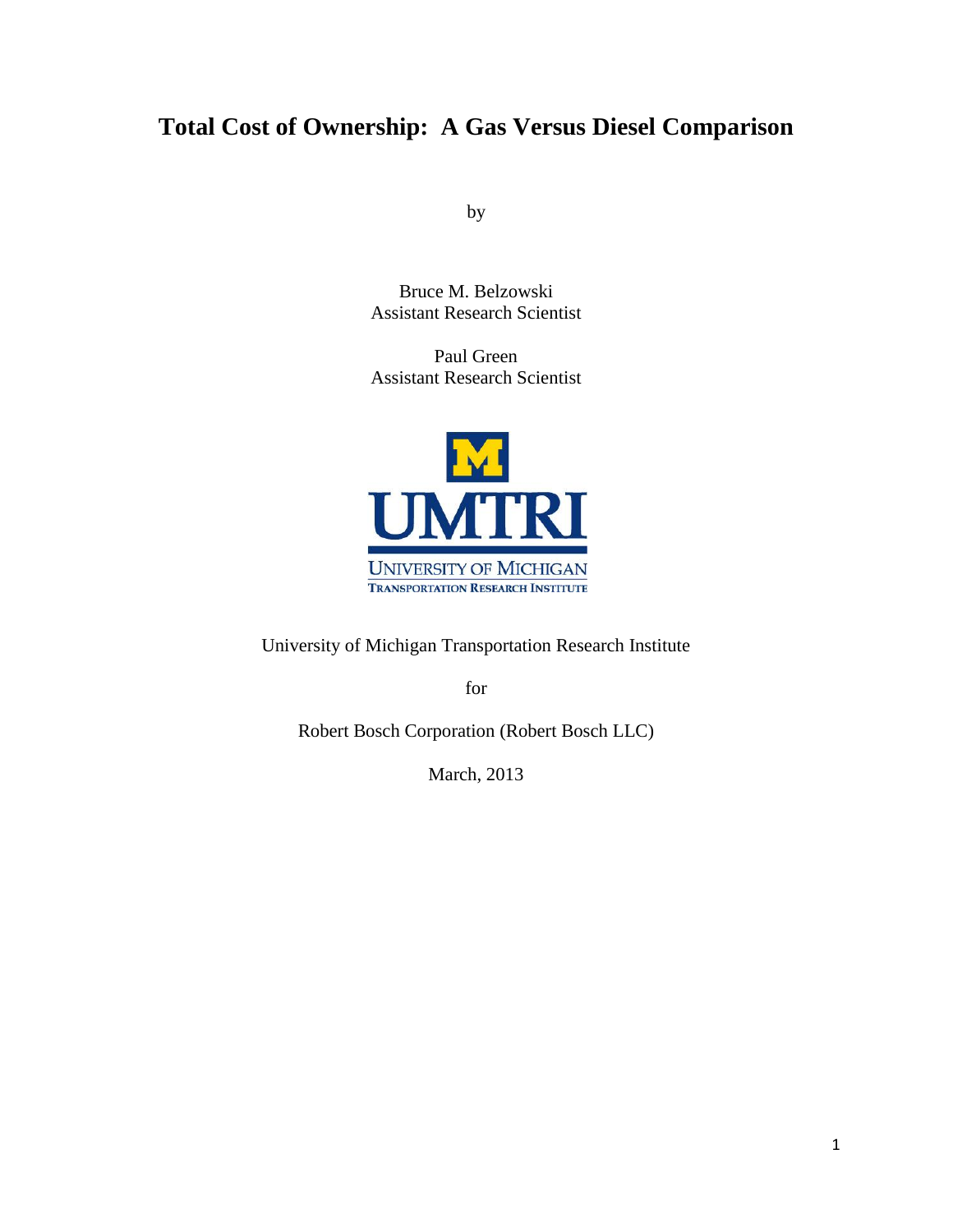## **Contents**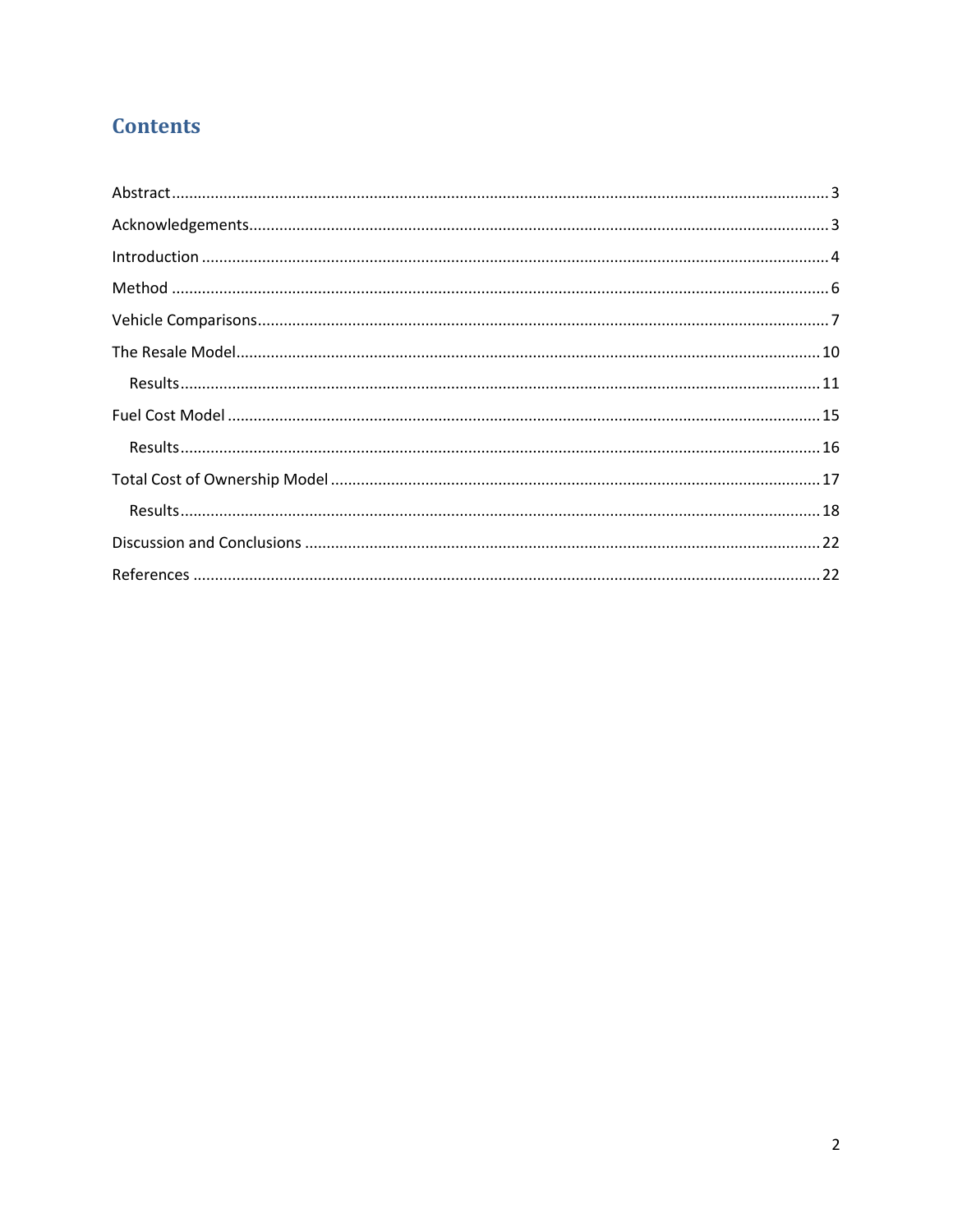### <span id="page-2-0"></span>**Abstract**

The U.S. automotive market is evolving to a more fuel efficient fleet, and alternative powertrains are part of the mix of options manufacturers and consumers view as part of this evolution. This report reviews the role clean diesel vehicles play in the current vehicle fleet by analyzing the Total Cost of Ownership (TCO) for clean diesel vehicles and comparing their TCO to their gas vehicle counterparts. We build our TCO model by developing three and five year cost estimates of depreciation by modeling used vehicle auction data and fuel costs by modeling government data. We combine these estimates with three and five year estimates for repairs, fees and taxes, insurance, and maintenance from an outside data source. Our results show that clean diesel vehicles generally provide a return on investment in both the three and five year timeframes, though there are differences in the amounts of return among mass market vehicles, medium duty trucks, and luxury vehicles.

Keywords: total cost of ownership, clean diesel vehicle, fuel economy, auction, used vehicles

## <span id="page-2-1"></span>**Acknowledgements**

We would like to thank our sponsor, Bosch Corporation (Robert Bosch LLC), for their support for this project, particularly Bernd Boisten, Lars Ullrich, Andreas Sambel, Christopher Dowd, Christiane Planche, and Ben Berlasi. We also acknowledge the data provided by Mannheim Auctions, Vincentric, and Blackbook, as well as a variety of government data made available from the Environmental Protection Agency, the National Highway Transportation and Safety Administration, the Bureau of Labor Statistics, the Energy Information Administration, and the Federal Highway Safety Administration.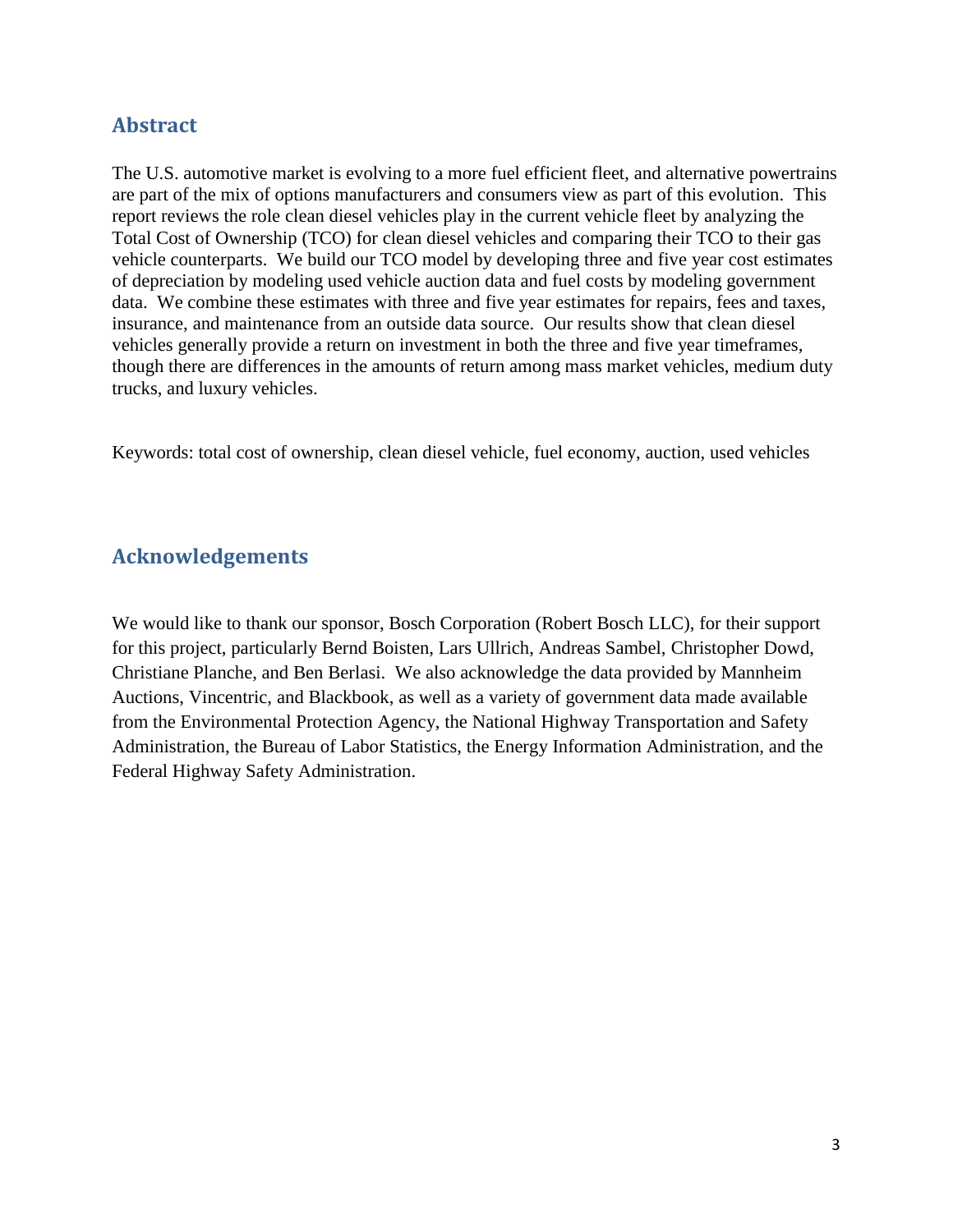# **Total Cost of Ownership: A Gas Versus Diesel Comparison**

## <span id="page-3-0"></span>**Introduction**

Alternative powertrains play the key role in the sustainability of the future automotive ecosystem. All countries are planning for futures where the role of oil in their transportation system is dramatically reduced, and alternative powertrains, specifically clean diesels, hybrids, compressed natural gas, and pure electrics, offer the current path to sustainability for the auto industry. All four of these powertrains are currently in the US marketplace, providing an opportunity to measure their value to consumers.

There are a number of ways of measuring the success of these alternative powertrains in the US market. First, the most obvious method is measuring the sales of vehicles with these powertrains. For 2011, sales of vehicles with alternative powertrains for light duty vehicles were

- 2.7 percent clean diesels
- $\blacksquare$  2.1 percent hybrids
- $\blacksquare$  0.08 percent pure electrics (Polk, 2012).
- 0.01 percent compressed natural gas (CNG) (Polk, 2012).

Comparing these alternative powertrains to traditional spark-ignited engines has its limits because of the limited number of alternative powertrain offerings in the U.S. market place. For example, our analysis of the number of models available in the US market in 2011 showed that of the 312 models available, only 34 models (11 percent) offered alternative powertrains. So, the potential buyer has a very small number of vehicles with alternative powertrains available to choose from, relative to the total number of models.

Second, for similar or identical pairs of vehicles that offer an alternative powertrain and a sparkignited powertrain, one can measure the "take rate"<sup>1</sup> of each vehicle based on its powertrain. For example, for clean diesel powertrains, the average take rate compared to their spark-ignited competitors is shown for 2008 to 2011 in Table 1 (Polk, 2012).

| Model Year | <b>Light Duty</b> | <b>Medium Duty</b> |  |  |
|------------|-------------------|--------------------|--|--|
|            | Vehicles          | Pickup Trucks      |  |  |
| 2008       | 10%               | 63%                |  |  |
| 2009       | 22%               | 59%                |  |  |
| 2010       | 30%               | 59%                |  |  |
| 2011       | 30%               | 62%                |  |  |

#### **Table 1: Average Take Rate for Clean Diesel Vehicles Compared to Spark-Ignited Vehicles for 2008 to 2011**

 $\overline{\phantom{a}}$  $1$  The total number of diesel vehicles of sold divided by the sum of the total number of gas and diesel vehicles sold.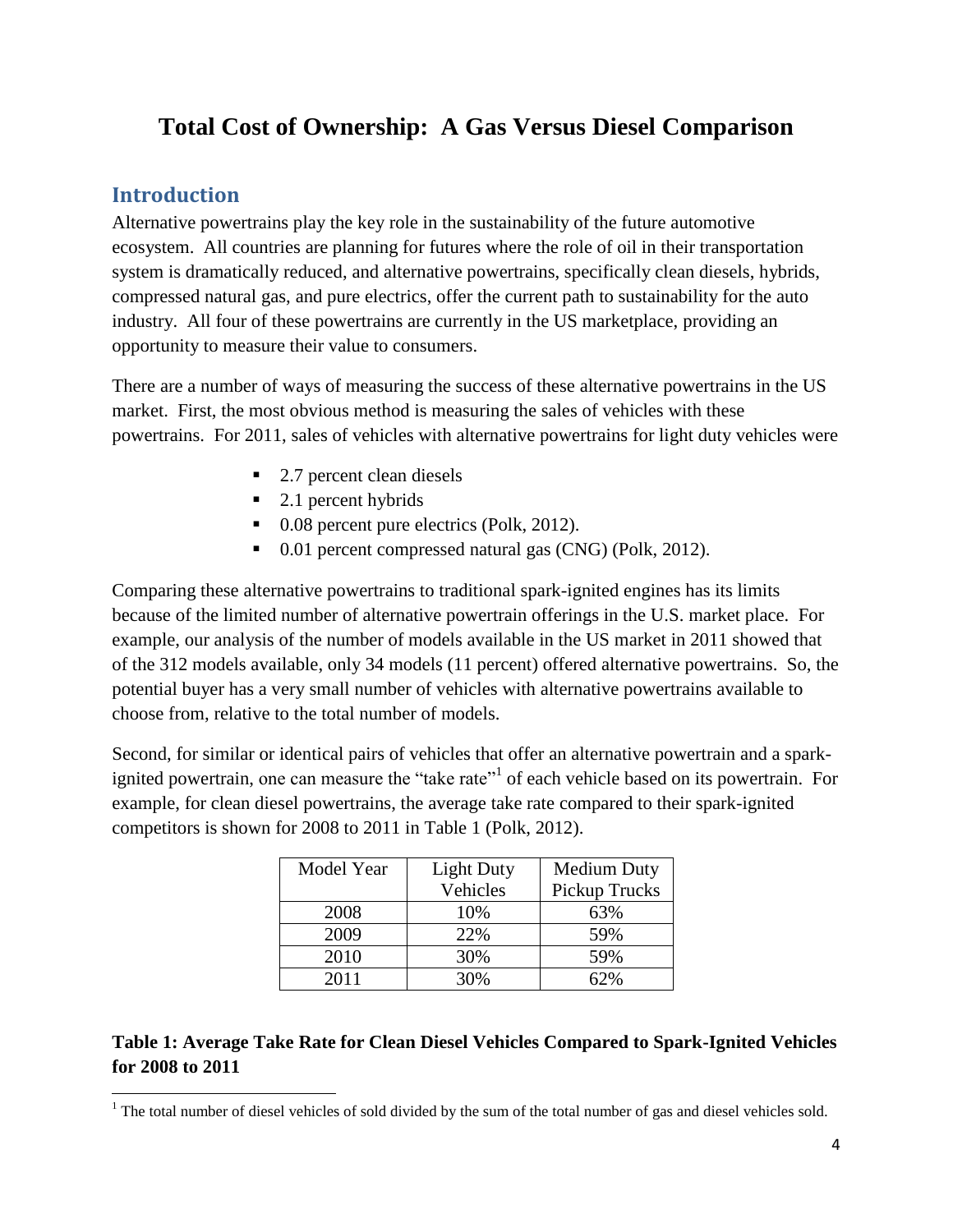Third, one can also measure the intentions of buyers who are considering purchasing a new vehicle to see how alternative powertrains fit into their potential purchase. Research on this topic is plentiful, though sometimes proprietary, with market research firms and the auto companies continually measuring consumer preferences for alternative powertrains in surveys and focus groups. Consumer research shows that people are increasingly considering diesels (30 percent) and hybrids (38 percent), but this has not translated directly to sales. (CNW, 2012) This disconnect from consideration to actual sales may be due to the additional cost of the product, the limited availability of models with the new technology, or a limited knowledge about alternative powertrains that creates uncertainty for potential buyers.

Finally, one can measure the value (and by extension, the success) of vehicles with alternative powertrains already in the marketplace by comparing all the costs involved in ownership of a particular vehicle, what is known as the total cost of ownership (TCO). For this paper we compare the TCO for near identical gasoline and clean diesel versions of the same vehicle by combining our estimate of resale value and our cost estimate for fuel, with costs for insurance, repairs, maintenance, and taxes and fees over a three and five year time period.

Others have written about the total cost of ownership related to information technology, supply chain (including purchasing and logistics), energy such as lighting, and manufacturing related to quality. These articles mostly focus on TCO from a business rather than a consumer perspective. One article looks at the total lifecycle cost of hybrid vehicles which includes manufacturing and ownership (Lipman, 2006). Many vehicle-related TCO articles focus on electric cars (Vliet, 2011), (Hensley, 2009), (Gao, 2008), (Dickerman, 2010), and (Becker, 2010). Other articles look at TCO for hybrid vehicles (Ernst, 2011), plug-in hybrid vehicles (Van Vliet, 2010) and (Michalek, 2011), as well as fuel cell vehicles (Van Vliet, 2010), and (Dusterwald, 2007). TCO is also discussed in terms of energy policy scenarios for future vehicle options (Thiel, 2010) and an optimal vehicle maintenance schedule (Lad, 2008). The only similar analysis to our TCO analysis of gas and diesel vehicles comes in a working paper from Gilmore, 2010.

Total cost of ownership is also a term used by the major automotive consumer websites such as Edmunds.com, Kelley Blue Book (kbb.com), Vincentric.com, National Automobile Dealer Association Guides (nadaguides.com), Driverside.com, Cars.com, Intellichoice.com, and Consumer Reports (consumerreports.org) to help consumers compare the cost of ownership between pairs of vehicles. Even the U.S. Department of Energy [\(http://www.afdc.energy.gov/calc/](http://www.afdc.energy.gov/calc/) ) has a site where consumers can see the long term financial effects of vehicle ownership based on one's individual driving habits. Each site uses its own proprietary models for estimating the costs of depreciation, fuel, insurance, repairs, maintenance, and fees and taxes, while also offering estimated costs associated with loans and what is called opportunity costs. For this paper, we do not estimate loan costs because of the wide variety of methods and rates buyers use to purchase vehicles. We also do not use a version of opportunity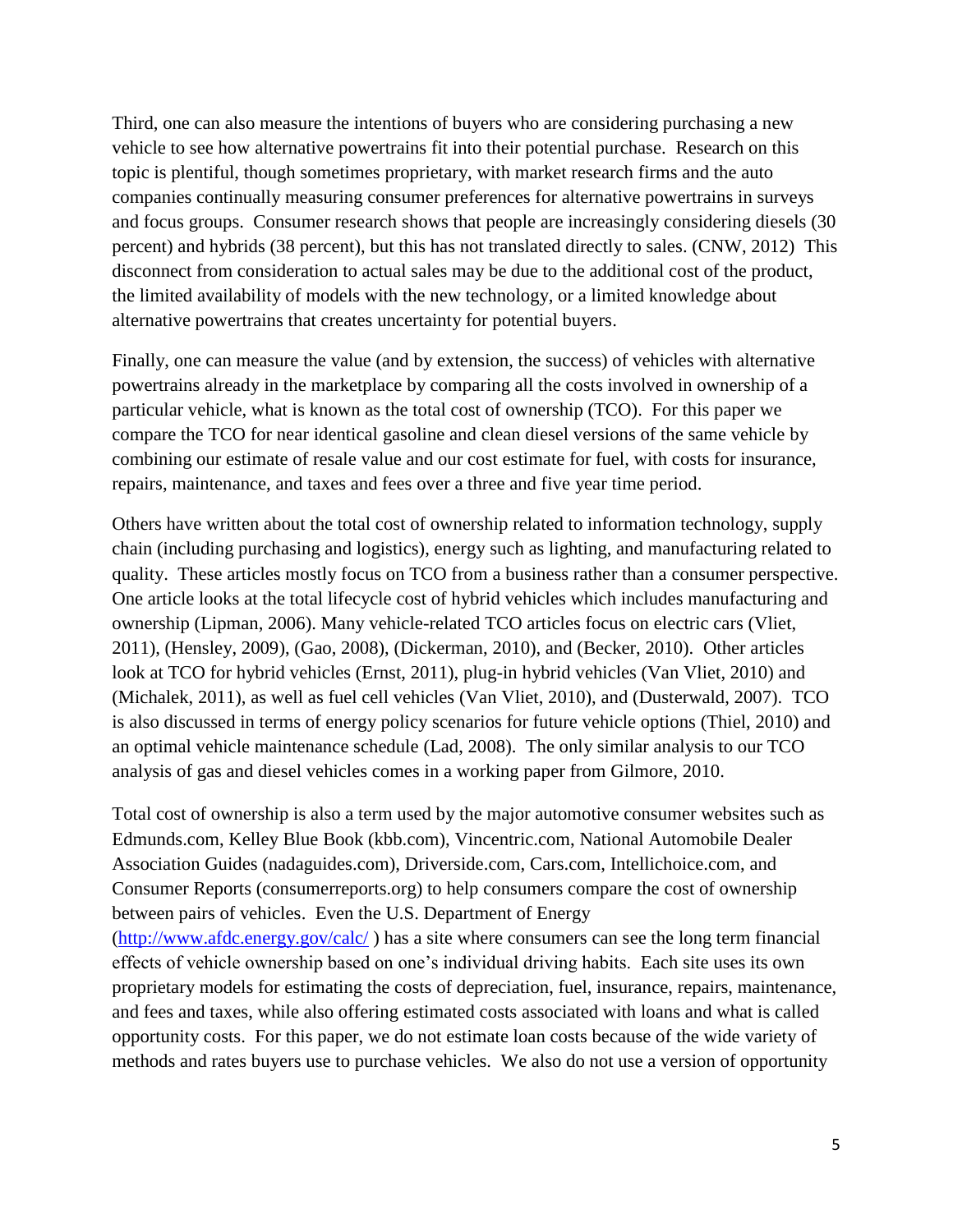costs because it is not clear how these costs are estimated and consequently the value of these costs in a TCO model.

## <span id="page-5-0"></span>**Method**

Despite the current low levels of availability of vehicles with alternative powertrains, there are now enough clean diesel powertrains in the US fleet to measure their value in the resale market. The resale market is interesting because it has a formal auction process where dealers bid on used/pre-owned vehicles to sell in the used vehicle business. As independent businesses, automotive dealers carefully manage their used/pre-owned inventory to maximize their profits. As such, they generally do not take chances by paying more for a vehicle than they can sell it for in the marketplace.

Using the resale value from the auction of vehicles with alternative powertrains compared to near identical gas versions of these vehicles thus becomes a way of measuring the success of alternative powertrains in the marketplace. This analysis provides a real world test of whether the current vehicles with alternative powertrains hold their value in the resale market.

Our method to measure the differences between clean diesel and gas versions of the same vehicle is based on gathering information from government sources including

- Federal Highway Safety Administration (FHWA): average numbers of vehicle miles driven
- Energy Information Administration (EIA): historical average annual fuel prices
- Bureau of Labor Statistics (BLS): consumer price index for new and used vehicles
- National Highway Transportation Safety Administration (NHTSA): average annual vehicle miles travelled and vehicle survivability
- Environmental Protection Agency (EPA): average miles per gallon

We also used exclusive data from

- Mannheim auction system: vehicle auction prices and mileage
- Blackbook: original MSRP
- Vincentric : insurance, repairs, maintenance, fees and taxes estimates for three and five years

Our TCO model for three and five years of ownership consists of

- Depreciation based on
	- o our resale model
	- o original MSRP (Blackbook)
- Fuel cost based on our fuel cost model that includes:
	- o vehicle model year (Mannheim)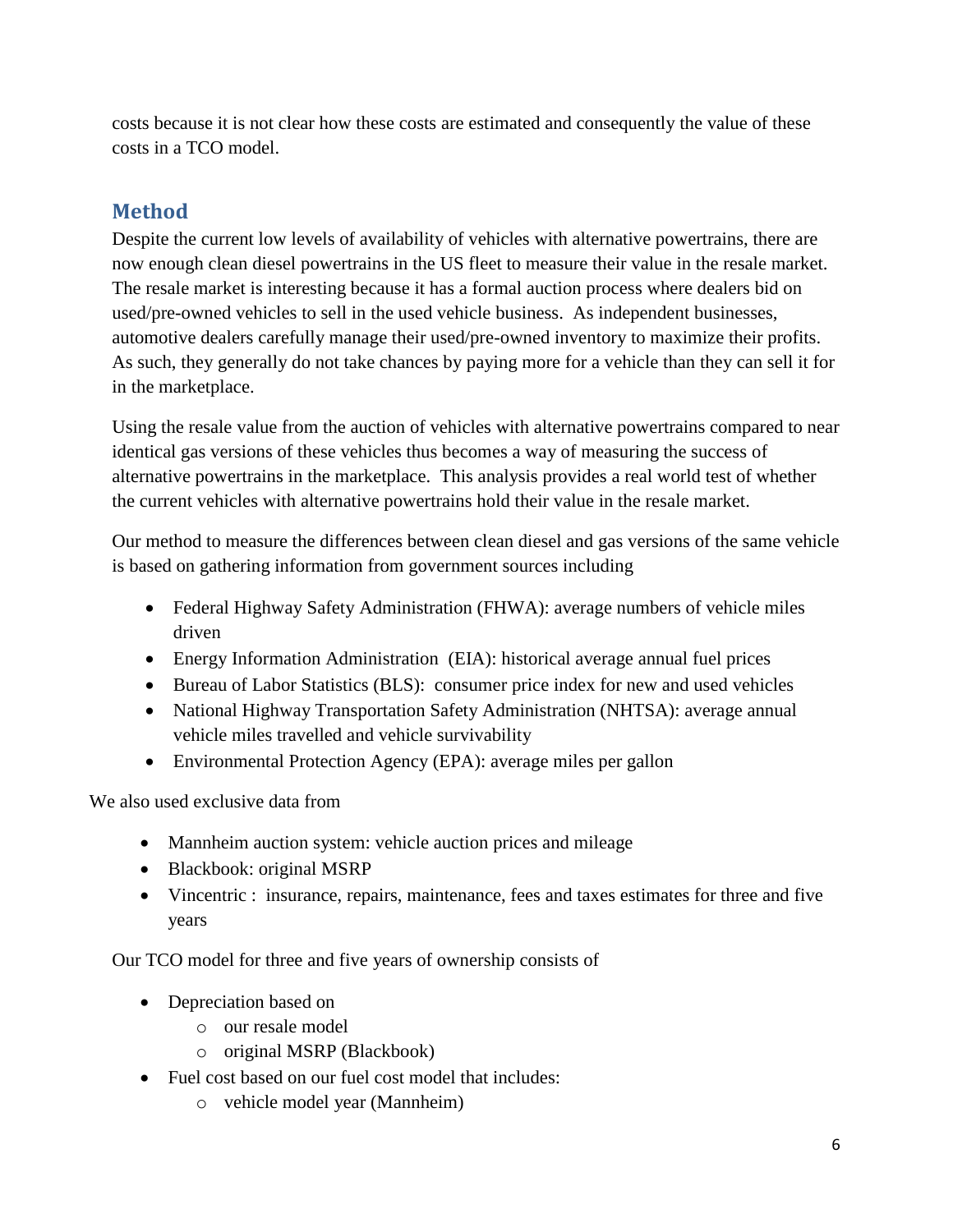- o vehicle miles per gallon (EPA) and (J.D. Power and Associates)
- o annual average cost of fuel per gallon (EIA)
- o the average number of miles driven and vehicle survivability (NHTSA)
- Repairs (Vincentric)
- Insurance (Vincentric)
- Maintenance (Vincentric)
- Fees and taxes (Vincentric)

Our method for comparing vehicle prices from different timeframes, for example a vehicle purchased in 2002 and sold at auction in 2011 versus a vehicle purchased in 2009 and sold at auction in 2010, is to adjust all prices to 2011 dollars using the Consumer Price Index (CPI) estimates for new and used vehicles provided by the BLS. Thus, a vehicle's original MSRP, its price at auction, the average cost of fuel in any particular year, and its estimates for insurance, repairs, maintenance, and fees and taxes are all adjusted to make them equal to 2011 dollars using the CPI.

## <span id="page-6-0"></span>**Vehicle Comparisons**

For this analysis we compared gas and diesel versions of the same or nearly identical vehicles. Table 1 shows the pairs of vehicles examined in our analyses. It shows the comparison vehicles' miles per gallon<sup>2</sup> and average MSRP.

Two interesting effects that are important for our TCO analysis can be seen in this table.

- First, all the diesel vehicles have better miles per gallon than their gas counterparts. This will affect the fuel costs that are a part of the TCO formula.
- Second, the average difference in MSRP among groups of vehicles differs significantly.
	- o The mass market passenger cars, VW Jetta, VW Jetta Sportwagen, and VW Golf have about a \$2,000 to \$3,000 difference between the gas and diesel versions.
	- o The medium duty trucks, Chevrolet Silverado 2500, GMC Sierra 2500, Dodge Ram 2500, and Ford F-250, and the VW Touareg have much larger average differences between the gas and diesel versions.
	- o The luxury vehicles, Mercedes E Class, GL Class, M Class, and R Class, have very small differences between the gas and diesel versions. The R Class diesel version is only \$185 more than the gas version, the M Class diesel is only \$669 more than the gas version, and the GL Class diesel version is even \$1,983 less than the gas version.

 $\overline{\phantom{a}}$ <sup>2</sup> Miles per gallon is measured as a combined city/highway ( $60\%/40\%$ ) driving average.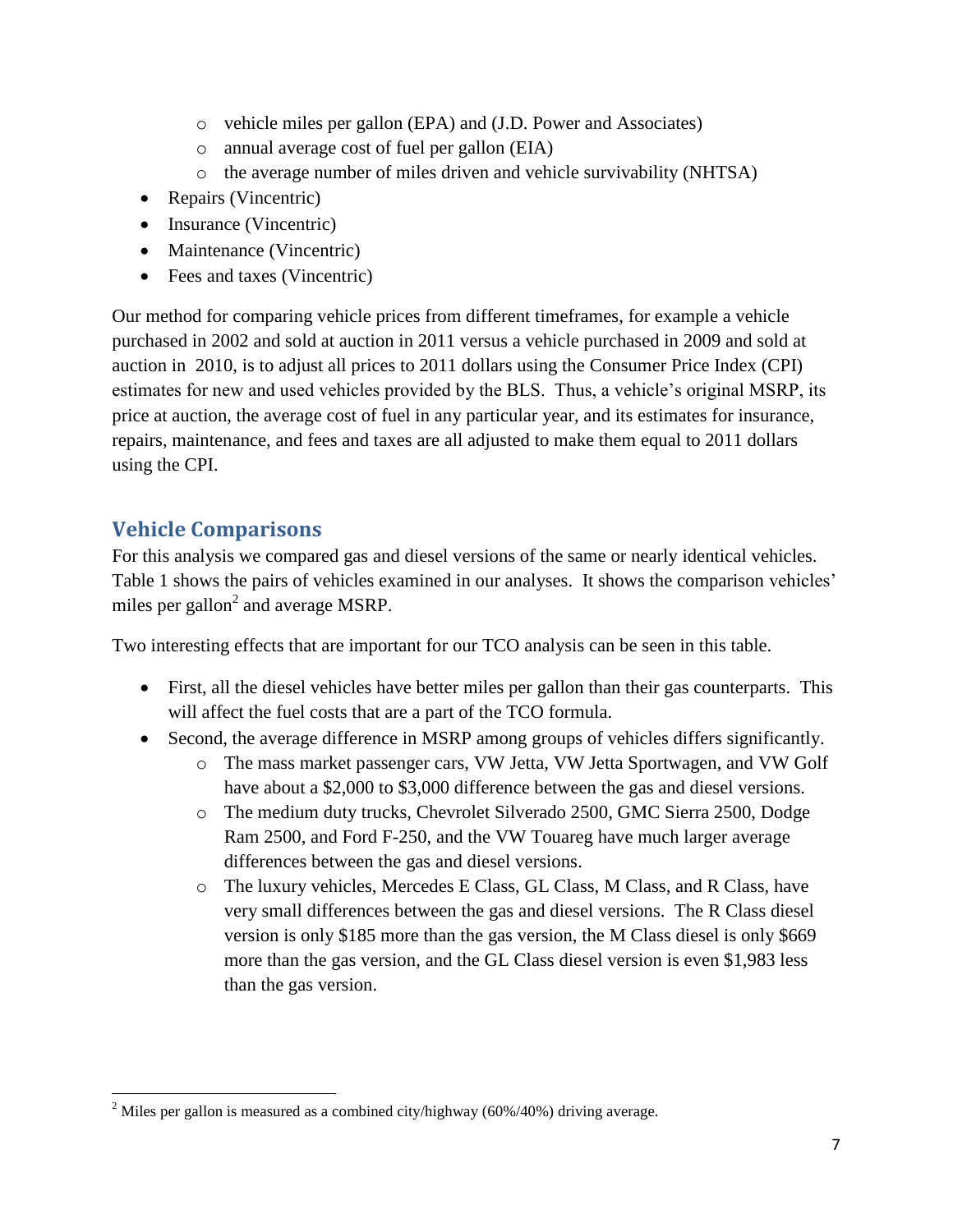These MSRP costs will be part of the depreciation model which feeds into the TCO formula, so these differences will have significant effects on the results. They also show some of the strategies of the manufacturers, especially in terms of their pricing of diesel vehicles.

| Vehicle                        | MPG Spark-<br><b>Ignited Gas</b><br>Vehicles | <b>MSRP</b> Spark-<br>Ignited Gas<br>Vehicles |        | <b>MPG</b> Diesel<br>Vehicles | <b>MSRP</b> Diesel<br>Vehicles |        |
|--------------------------------|----------------------------------------------|-----------------------------------------------|--------|-------------------------------|--------------------------------|--------|
| Volkswagen Jetta               | 24                                           | $\mathcal{S}$                                 | 22,336 | 33                            | \$                             | 24,373 |
| Volkswagen Jetta<br>Sportwagen | 24                                           | \$                                            | 22,734 | 33                            | \$                             | 25,822 |
| Volkswagen Golf                | 23                                           | \$                                            | 18,528 | 33                            | \$                             | 20,505 |
| Chevrolet Silverado 2500       | 13                                           | \$                                            | 33,639 | 15                            | \$                             | 41,087 |
| GMC Sierra 2500                | 13                                           | \$                                            | 28,911 | 15                            | \$                             | 43,193 |
| Dodge Ram 2500                 | 13                                           | \$                                            | 34,592 | 14                            | \$                             | 43,163 |
| Ford F250                      | 13                                           | \$                                            | 31,375 | 16                            | \$                             | 40,563 |
| Mercedes-Benz E Class          | 19                                           | \$                                            | 53,600 | 26                            | \$                             | 54,269 |
| Mercedes-Benz GL Class         | 15                                           | \$                                            | 60,192 | 20                            | \$                             | 58,209 |
| Mercedes-Benz ML Class         | 16                                           | \$                                            | 42,557 | 21                            | \$                             | 48,195 |
| Mercedes Benz R Class          | 16                                           | \$                                            | 47,625 | 21                            | \$                             | 47,805 |
| <b>Volkswagen Touareg</b>      | 16                                           | \$                                            | 39,263 | 20                            | \$                             | 46,600 |

### **Table 1. Vehicle Type, Model Years, MSRP, and MSRP SD for Spark-Ignited and Diesel Engines**

Figure 1 looks at the percentage differences (increases) in miles per gallon (MPG) between diesel and gas versions of the comparable vehicles that are part of the study. As expected, diesel versions of a vehicle have significantly higher MPGs than the gas versions, though the Chevrolet Silverado 2500 and the GMC Sierra 2500 have a much smaller difference between their diesel and gas versions and the Dodge Ram 2500 has an especially small difference between the diesel and gas versions. These small differences in fuel economy will have an effect of the fuel costs that are part of the TCO model.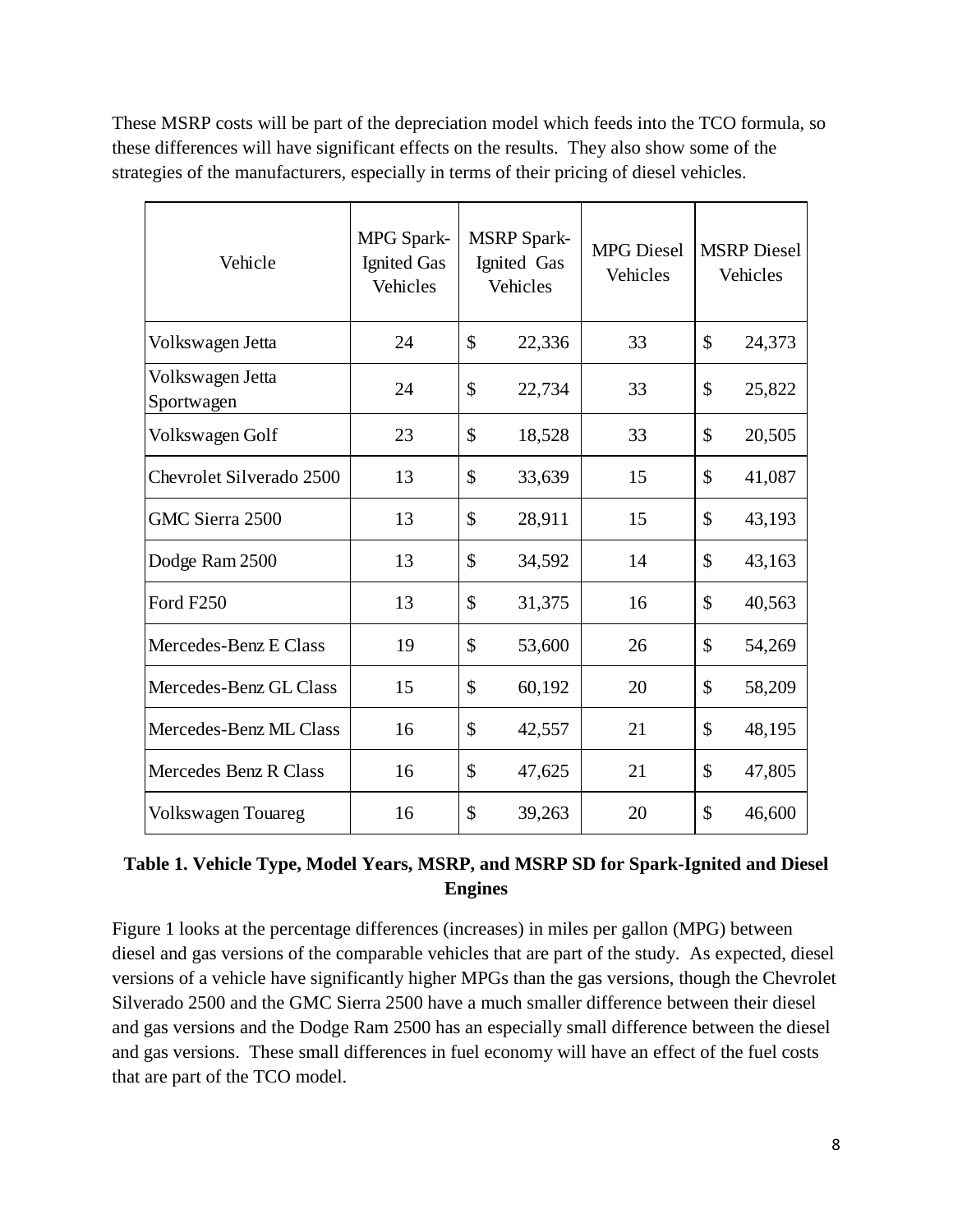

#### **Figure 1: Percentage Differences (Increases) in Miles Per Gallon (MPG) Between Comparable Diesel and Gas Vehicle Pairs.**

Figure 2 shows the percentage differences (increases) in manufacturer suggested resale prices (MSRP) between the diesel and gas versions of the comparable vehicles in the study. As in all of our analyses for this report, MSRP is adjusted to 2011 dollars.

It is very interesting that there are a variety of percentage differences in MSRPs for the vehicles in the study. Historically, manufacturers have always charged more for vehicles with diesel engines than gas engines because diesel engines tend to be more expensive to manufacture. In this sample the same manufacturer can have quite significant differences between diesel and gas versions of its vehicles, as noted in Table 1.

One could argue that the European manufacturers may have an advantage in introducing diesel versions of their vehicles because they already have built large numbers of these vehicles in Europe over many years, providing economies of scale for manufacturing diesel engines. They may also have a global scale effect if they sell the same diesel engines in their vehicles in other parts of the world.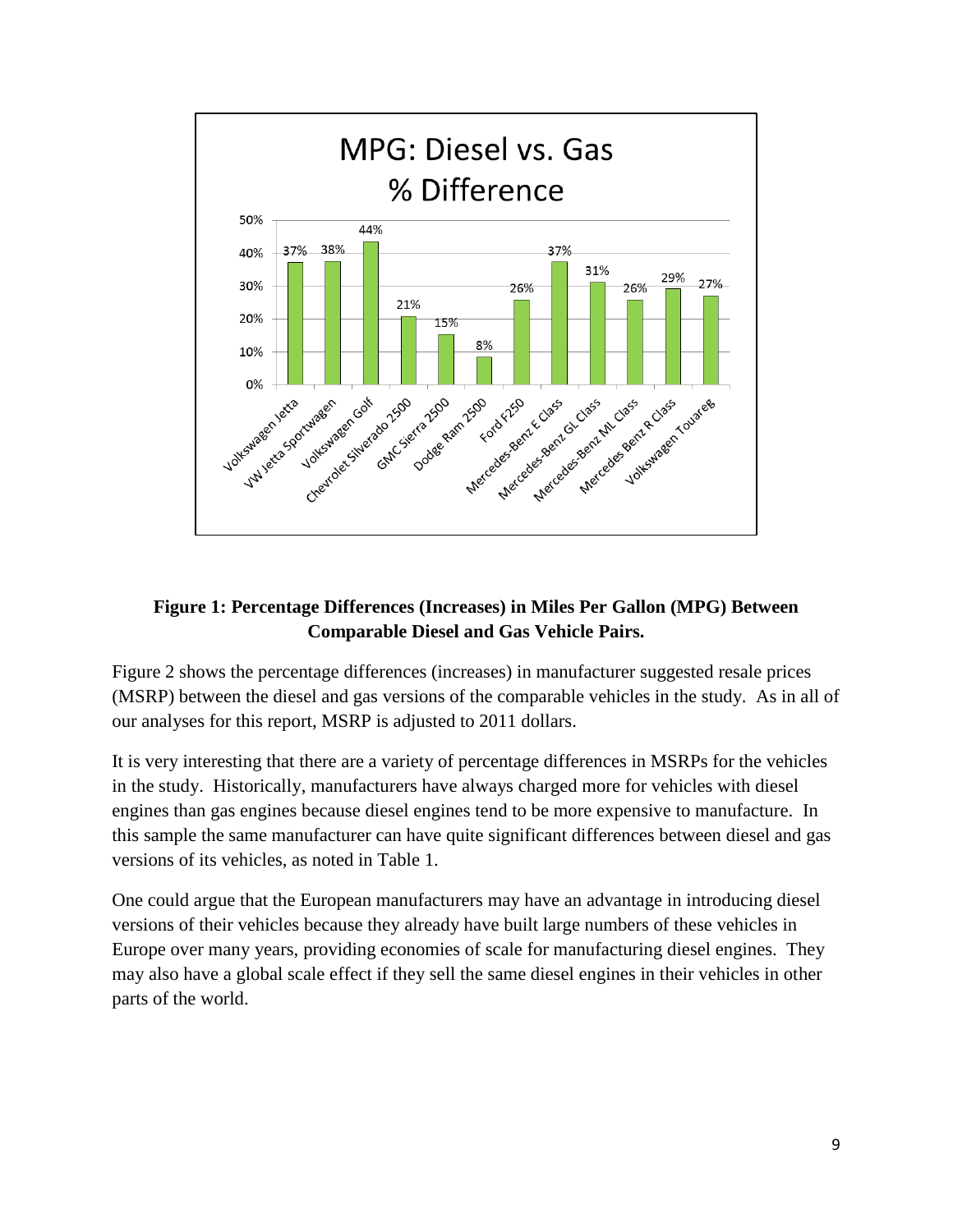

**Figure 2: Percentage Differences (Increases) in MSRP between Comparable Diesel and Gas Vehicle Pairs**

## <span id="page-9-0"></span>**The Resale Model**

In order to measure the resale value of the vehicles in our study and generate three and five year estimates for sale prices for both gas and diesel vehicles, we used the data provided by Mannheim auctions, the world's largest distributor of used/pre-owned vehicles to dealers. Our sample of 20,192 auction records comes from auctions that took place in 2010 and 2011.

The main variables in our resale value analysis include the sale price of the vehicle at auction (adjusted to 2011 dollars), the condition of the vehicle, the number of miles driven, and the age of the vehicle. Our preliminary correlation analysis showed very high multi-collinearity among these variables. Because of this high multi-collinearity, we examined each variable separately to see which variable was the best predictor of sale price. Based on this examination, we chose the number of miles driven as our independent variable to explain the variance in sale price.

We used the LOWESS regression program to get the best fit for our distribution. LOWESS differs from the typical regression program in that it creates a smoothed, curved regression line which sometimes provides a better fit for the distribution. Because the relationship between sale price and the number of miles driven, at times, showed a curved distribution, we used LOWESS to generate both a typical regression line as well as the smoothed, curved regression line. Figure 3 shows this effect for the gas version of the Volkswagen (VW) Jetta. Note how the Smooth Fit provides a better fit for the data, especially for vehicles that are older with higher mileage.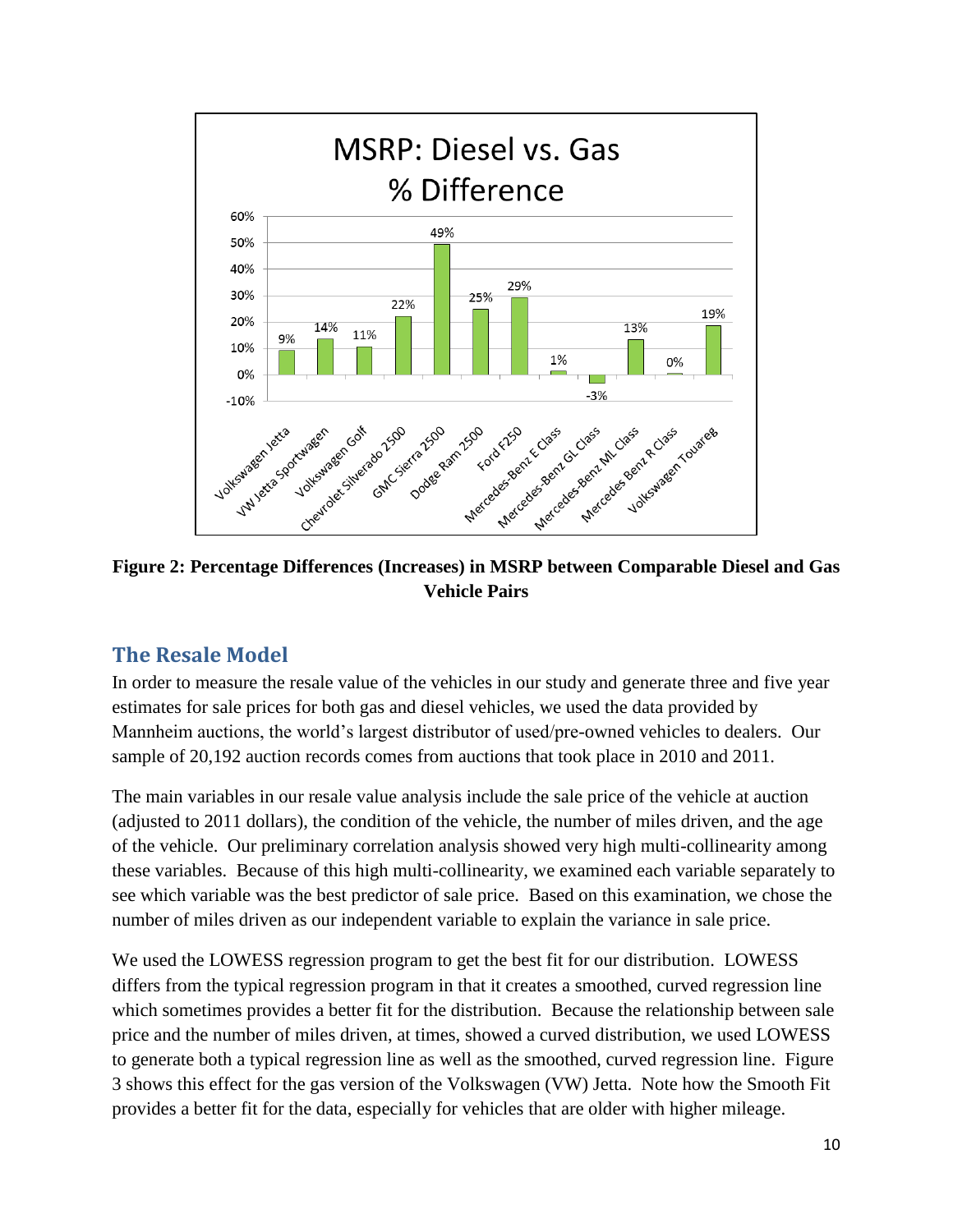

**Figure 3: Auction Sale Price by Age of Vehicle for the Gas Version of the VW Jetta**

\* We define the age of the vehicle by dividing the actual miles at auction by 15,000, the average number of miles driven by consumers age 20 to 54. (FHWA, [http://www.fhwa.dot.gov/ohim/onh00/bar8.htm\)](http://www.fhwa.dot.gov/ohim/onh00/bar8.htm)

Figure 3 also visually shows how our auction sale price estimates for three and five years were generated. The three and five year estimates of the auction sale price for these vehicles are noted by the points at which the 3 and 5 year vertical lines intersect the smoothed regression lines.

#### <span id="page-10-0"></span>**Results**

Figure 4 graphically displays the differences in three year resale estimates for each of the vehicle pairs, where diesel vehicles show distinct advantages in resale values compared to their gas counterparts. These resale values control for vehicle miles driven.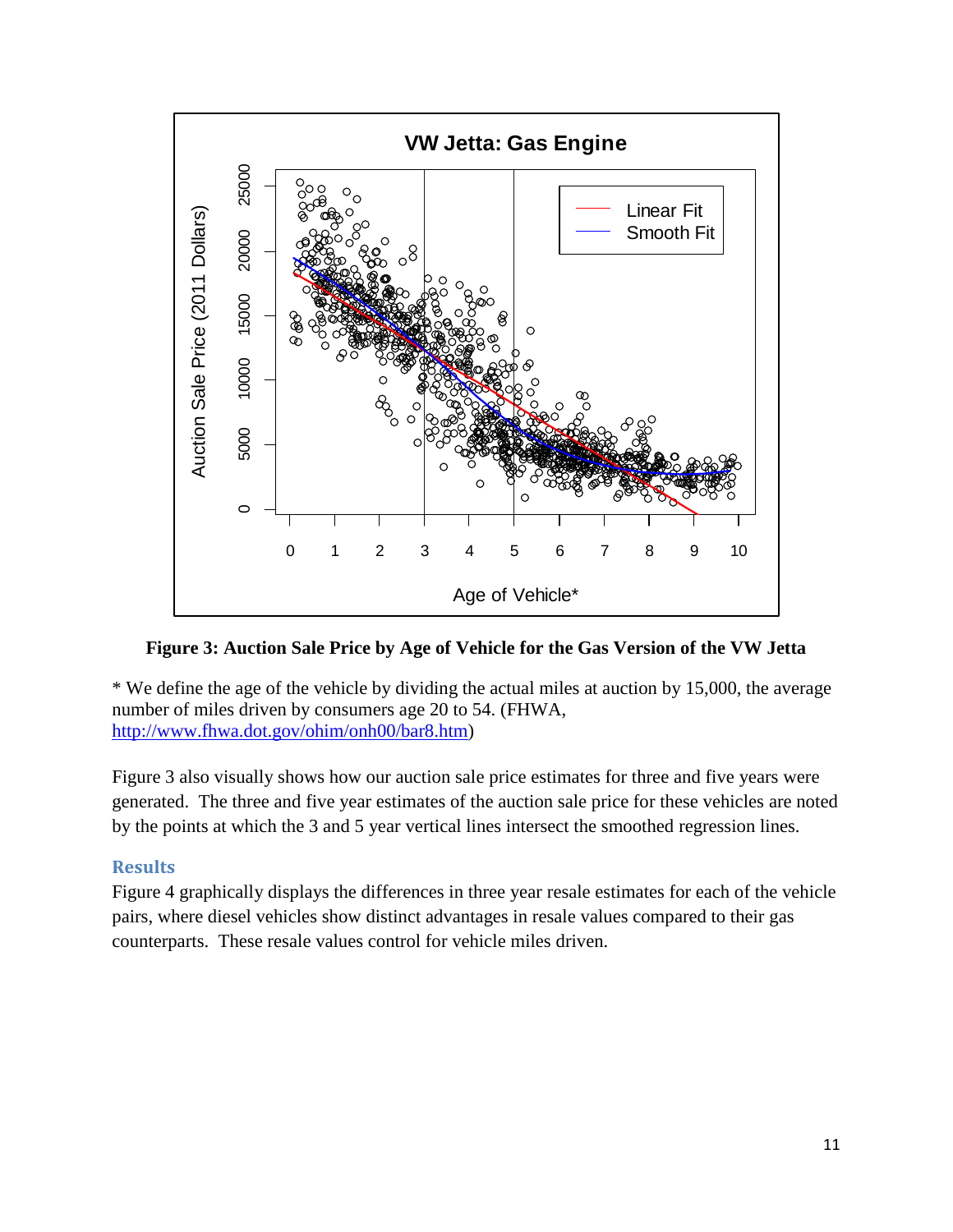

#### **Figure 4: Resale Value of Gas and Diesel Vehicles after Three Years of Ownership**

Figure 5 shows the estimated resale values of all the vehicle pairs in the study after five years of ownership. All the diesel vehicles show significantly higher resale values while controlling for vehicle miles driven. The VW Jetta Sportwagen and VW Touareg are not represented in the resale value at five years of ownership figure because there were not enough vehicles in this vehicle mileage/age group to estimate five years of ownership.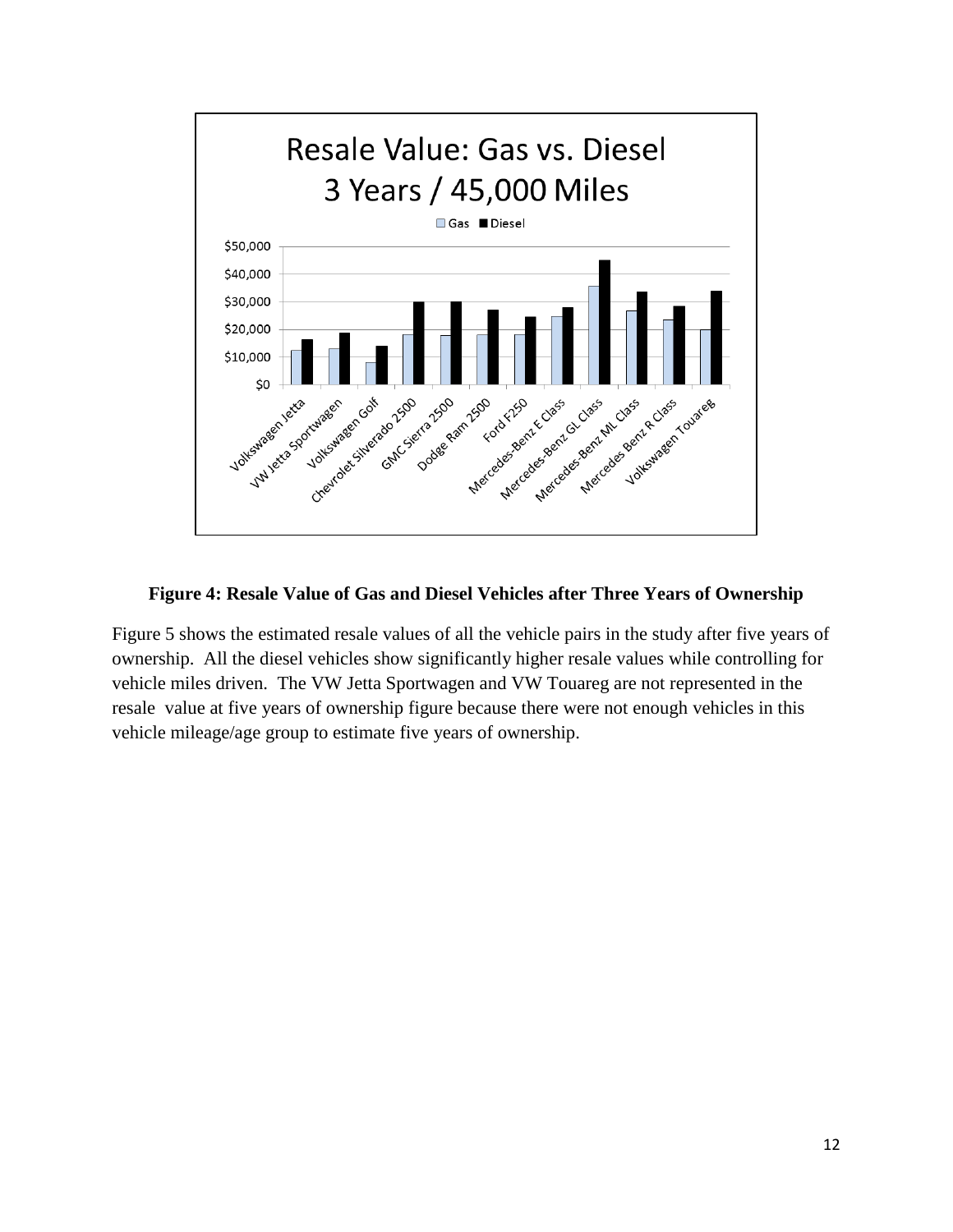

**Figure 5: Resale Value Comparisons for Gas and Diesel Vehicles after Five Years of Ownership**

Our depreciation model that feeds into our TCO model is based on subtracting the estimated resale value for three and five years (adjusted to 2011 dollars) from the average MSRP (adjusted for 2011 dollars) for comparable diesel and gas vehicles. Figure 6 displays the three year depreciation for the diesel and gas versions of comparable vehicles in the study, as well as the percentage difference (reduction) between the diesel and gas versions.

Eleven of the twelve diesel vehicles hold their value better than comparable gas vehicles over the three year timeframe, but there is a wide variance in the percentage of savings. Eight of the ten vehicles show double digit percentage savings over the three year period, ranging from 17 percent up to 46 percent. Two diesel vehicles show eight percent savings, while only one gas vehicle, the Ford F-250, holds its value better than their diesel counterpart at 22 percent. The Ford F-250 diesel may be suffering from a reputational problem due to a number of years where the quality of its diesel engine was suspect. This issue would lower the resale value of the F-250 diesel and allow the gas version to better hold its value.

There does not seem to be any pattern to the diesel and gas vehicle depreciation or the percentage of the savings for either type of vehicle other than the fact that the Mercedes-Benz GL Class diesel version tends to hold its value much better than the gas version. As we noted earlier, this is most likely because Mercedes-Benz priced the diesel version lower than the gas version of this vehicle. In particular, the GL diesel version was a smaller engine than the gas version, yet provided higher performance.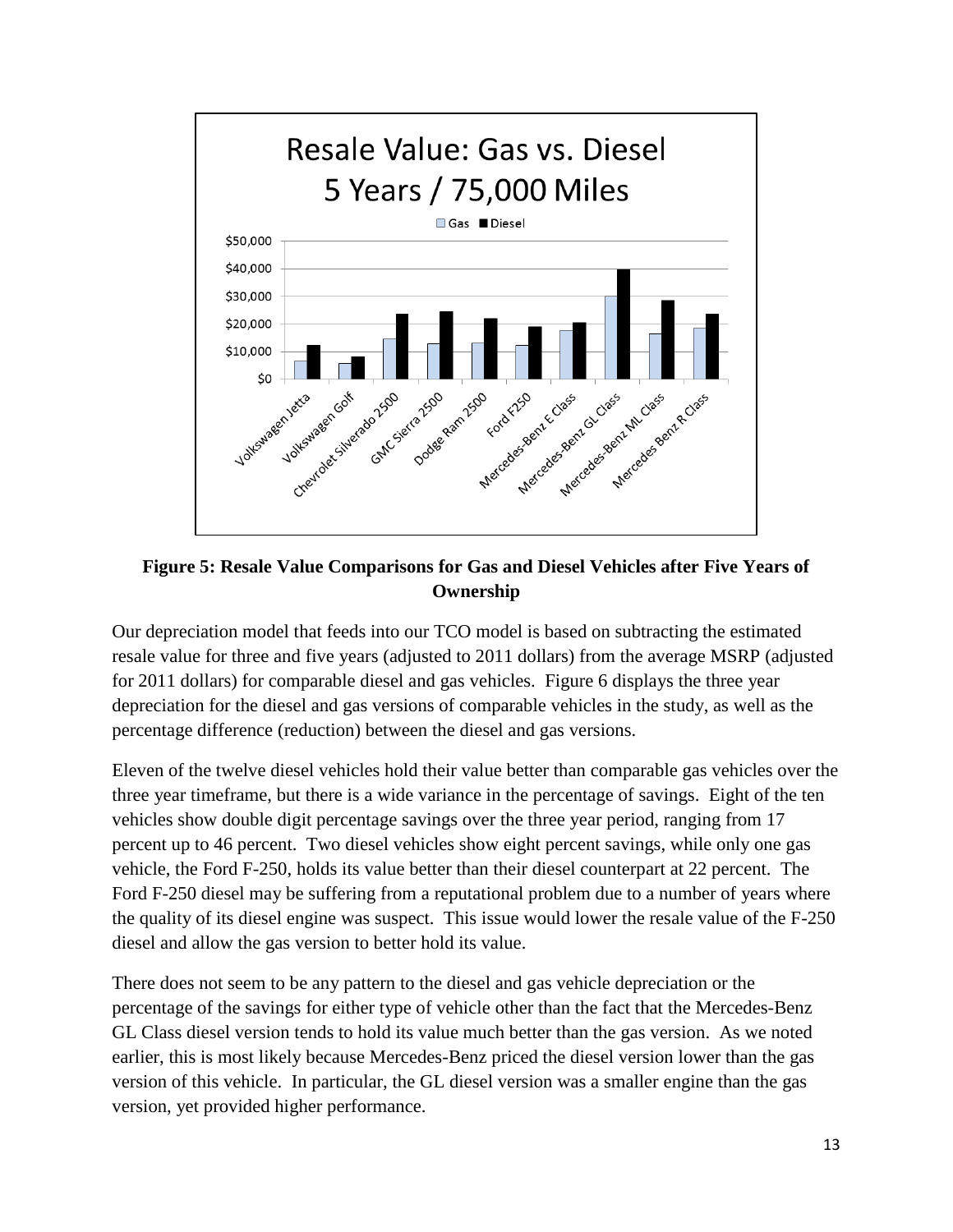

#### **Figure 6: Depreciation Comparisons for Diesel and Gas Vehicles after Three Years of Ownership**

Figure 7 displays the five year depreciation for the diesel and gas versions of comparable vehicles in the study, as well as the percentage difference between the diesel and gas versions. Again, the VW Jetta Sportwagen and VW Touareg are not represented in the depreciation at five years of ownership figure because there were not enough vehicles in this vehicle mileage/age group to estimate five years of ownership.

Nine of the ten diesel vehicles hold their value better than comparable gas vehicles over the five year timeframe, but there is a wide variance in the percentage of savings. Five of the ten vehicles show double digit percentage savings over the five year period, ranging from 10 percent up to 39 percent. Three diesel vehicles show single digit percentage savings of three, six, and nine percent savings. Only the gas version of the Ford F-250 holds its value better than its diesel counterparts at 13 percent savings.

This analysis displays a point that will occur in the TCO analysis as well: the gap in depreciation between the gas and diesel versions of the same vehicle tends to narrow as a vehicle ages. Sometimes the gap is very narrow as in the Mercedes-Benz R Class where the three year estimates shows a 20 percent difference in depreciation between the gas and diesel versions,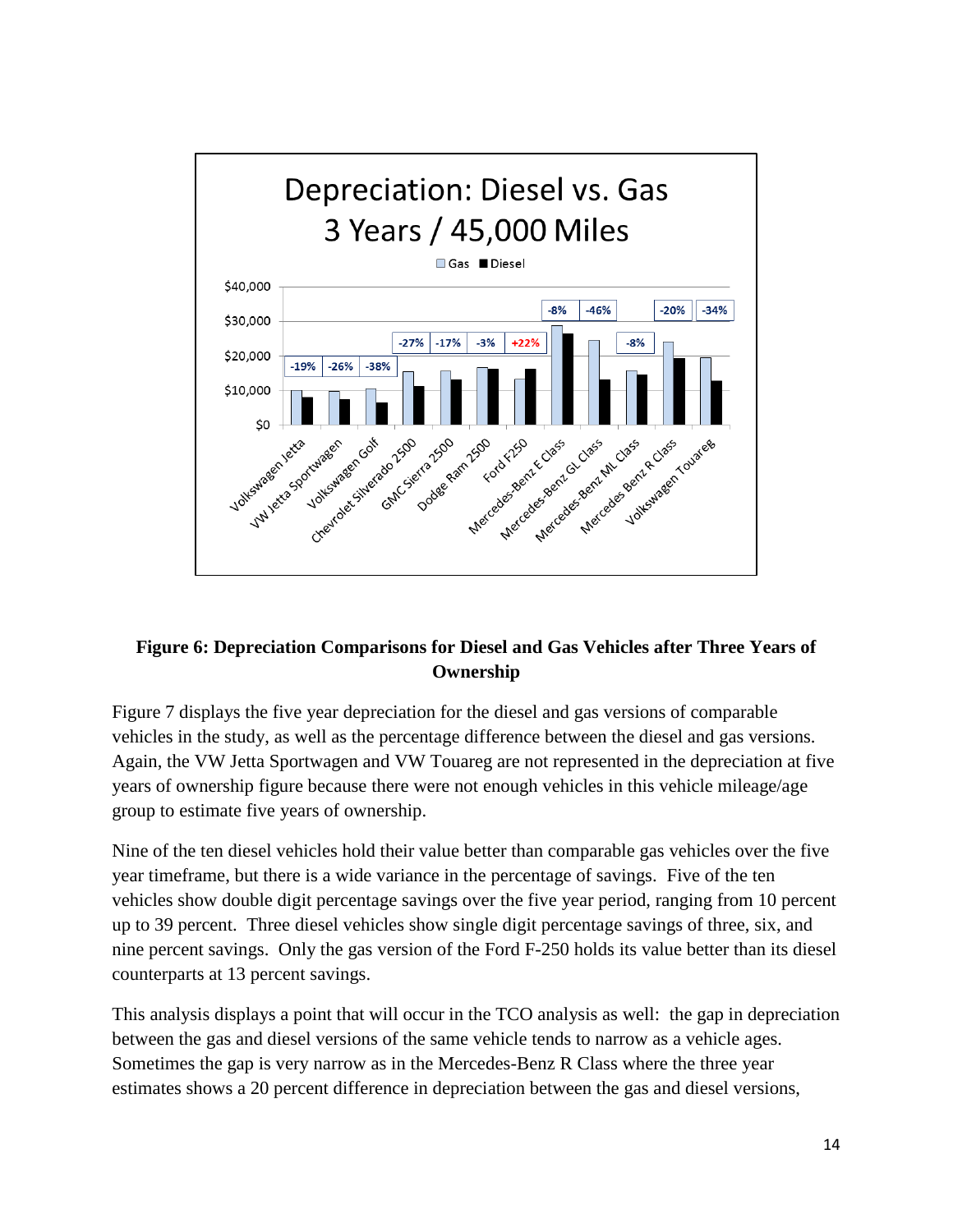while the five year estimate shows an 18 percent difference. This also applies to the Mercedes-Benz E Class (8 percent to 6 percent) and the Dodge Ram 2500 (3 percent to 1 percent). Some differences in percentages are significantly larger such as the Mercedes-Benz GL Class (46 percent to 36 percent), the GMC Sierra 2500 (17 percent to 10 percent), the Chevrolet Silverado 2500 (27 percent to 9 percent), and the VW Golf (38 percent to 4 percent). Yet there are also some differences in the percentage of depreciation that actually increase from three to five years such as the Mercedes-Benz M Class (8 percent to 25 percent) and the VW Jetta (19 percent to 24 percent). These differences are most likely the effect of the unique characteristics of a vehicle's engine over time that provide a better or worse reputation for these vehicles in the eyes of buyers. And these differences will affect not only the depreciation but also the TCO for a vehicle.



**Figure 7: Depreciation Comparisons for Diesel and Gas Vehicles after Five Years of Ownership**

## <span id="page-14-0"></span>**Fuel Cost Model**

We developed our fuel cost model with three and five year estimates using the combination of the model year of the vehicle from Mannheim, average annual gas and diesel fuel prices from the EIA, the number of annual miles driven based on vehicle survival analyses from NHTSA, and vehicle miles per gallon from the EPA. We also adjust fuel prices to 2011 dollars using the CPI.

We begin by taking the average annual fuel price for the model year of a vehicle, multiply that price by the average number of miles driven for the first year of ownership, and divide the result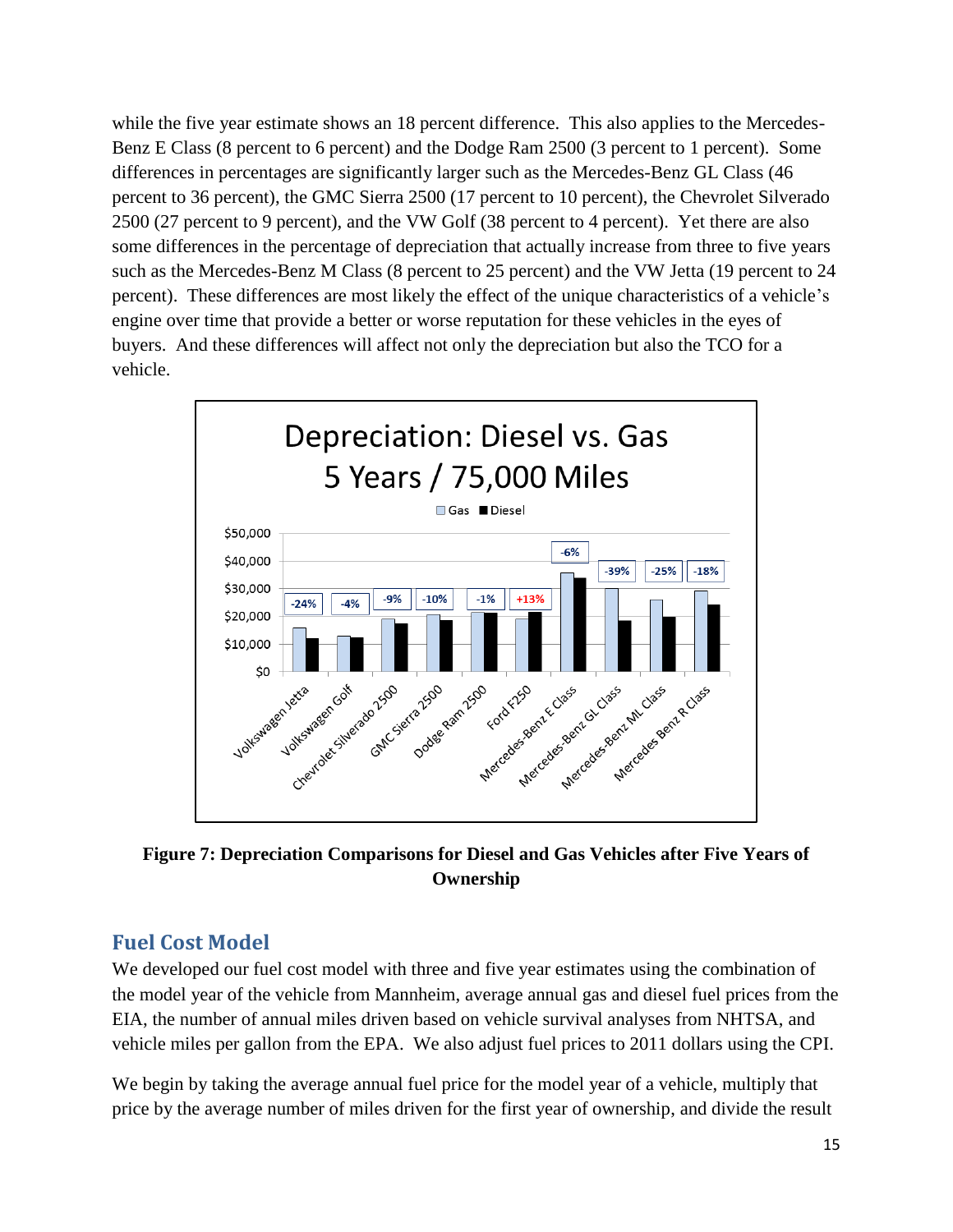by the vehicle miles per gallon. We do this same calculation for the following two and four years, sum the three and five year calculations and arrive at fuel cost estimates for three and five years for each vehicle in the dataset.

### <span id="page-15-0"></span>**Results**

Figure 8 shows the estimated diesel and gas fuel costs comparisons for three years of ownership. As expected, all diesel vehicles show lower fuel costs than all the gas versions of comparable vehicles, with eleven of the twelve vehicles showing double digit reductions in fuel costs, ranging from 10 to 29 percent.



#### **Figure 8: Fuel Costs Comparisons for Diesel and Gas Vehicles after Three Years of Ownership**

Figure 9 displays the estimated diesel and gas fuel costs comparisons for five years of ownership. As in the other analyses, the VW Jetta Sportwagen and VW Touareg are not represented in the fuel costs at five years of ownership figure because there were not enough vehicles in this vehicle mileage/age group to estimate five years of ownership.

Similar to the three year comparisons, five year estimated fuel costs for diesel vehicles are less than those of comparable gas versions. What is significant is that the percentage difference in terms of the reduction from gas to diesel costs actually decreases for some diesel-gas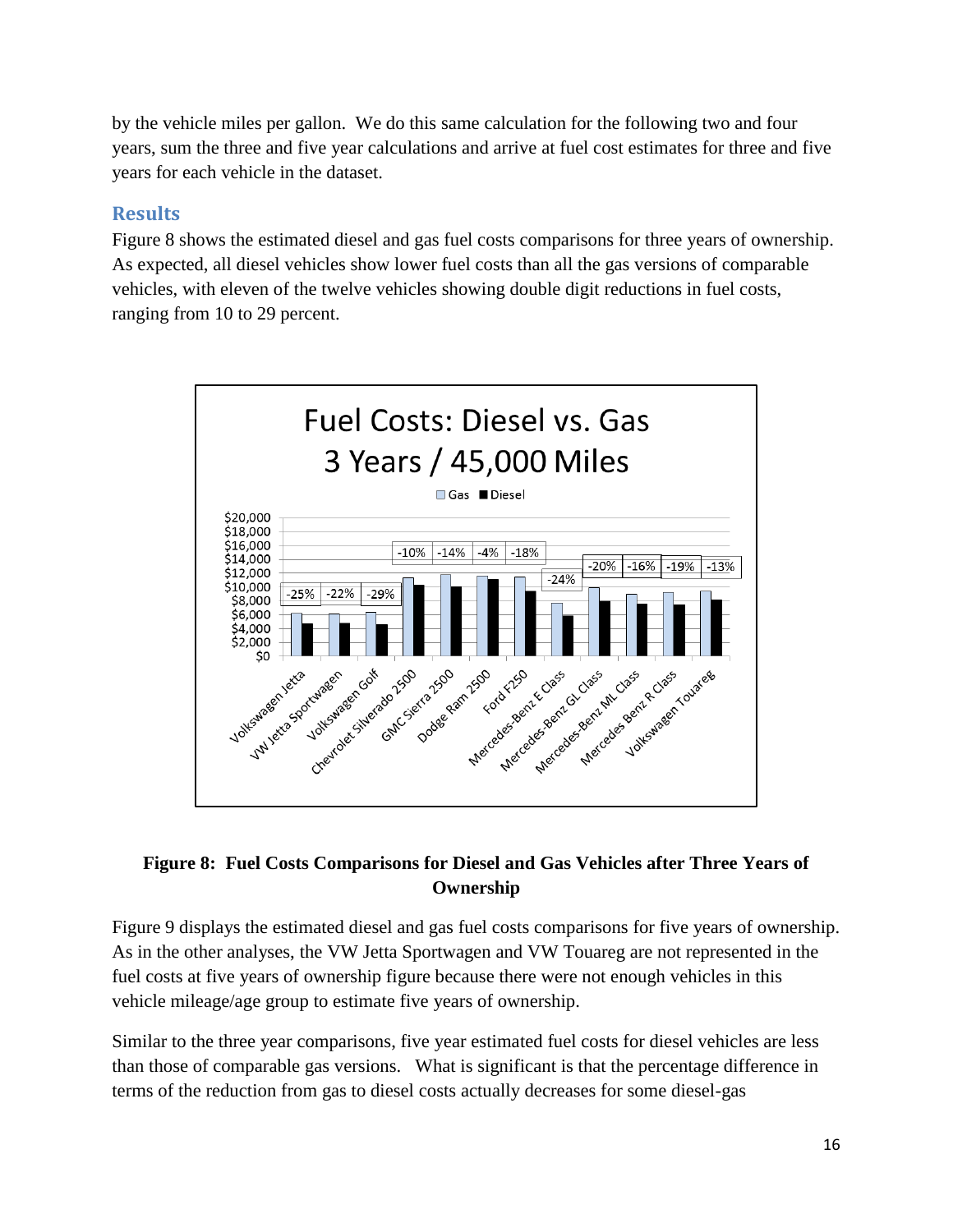comparisons over the five year ownership period. The main reason for this is the sensitivity of our fuel cost model to the price of fuel. As diesel prices began to increase around the 2005 timeframe, the savings from diesel began to decrease accordingly.



**Figure 9: Fuel Costs for Gas and Diesel Vehicles Over 5 Years**

## <span id="page-16-0"></span>**Total Cost of Ownership Model**

Comparing the total cost of ownership of gas and diesel versions of the same model is challenging. By developing our own resale model based on the actual prices paid at auction (Mannheim auction data) and by developing our own fuel cost model based on actual fuel prices (EIA, FHWA, and EPA data) for our sample of 20,192 vehicles sold at auction in 2010 and 2011, we have the two major pieces of the total cost of ownership model in place. By combining our models based on 2011 dollars with Vincentric's three and five year estimates for repairs, maintenance, insurance, and fees and taxes for the same types of vehicles, also in 2011 dollars, we have developed good estimates for the total cost of ownership of gas and diesel versions of the same vehicles over both three and five year ownership periods.

Our basic equation is:

Depreciation (Original MSRP-Resale Value) + Fuel Costs + Repairs + Insurance + Maintenance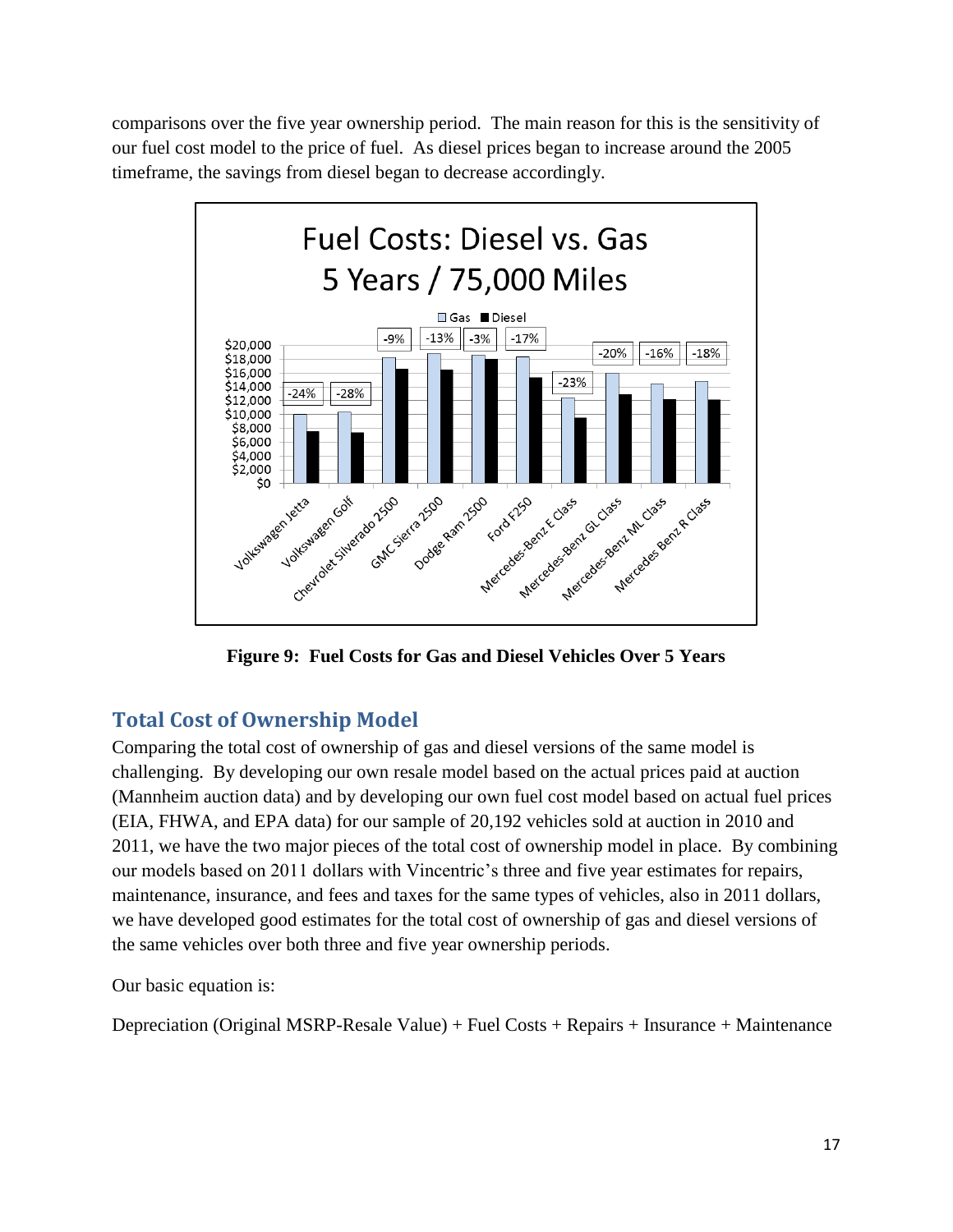#### <span id="page-17-0"></span>**Results**

Figures 10 and 11 show the dollar amounts each of the parts of TCO represents in the three year timeframe. They also show the amount saved or lost by driving a diesel rather than a gas version of the same vehicle.

In the three year timeframe, diesel vehicles in the mass market passenger car segment are estimated to save the owner significant money, with the VW Jetta owner saving \$3,128, the VW Jetta Sportwagen owner saving \$3,389, and the VW Golf owner saving an estimated \$5,013.

Diesel vehicles in the medium size pickup segment have a mixed picture of TCO in the three year timeframe. The Chevrolet Silverado 2500 saves the owner an estimated \$3,673 more than the owner of the gas powered version of the vehicle and the GMC Sierra 2500 owner saves \$2,720, while the Dodge Ram 2500 diesel owner saves only \$67 more than the owner of the gas powered version. The Ford F-250 diesel owner pays an estimated \$1,395 more than the owner of the gas powered version.

In the luxury segment, all the diesel versions of the Mercedes-Benz E Class (\$4,175), Mercedes-Benz GL Class (\$13,514), Mercedes-Benz M Class (\$3,063), Mercedes-Benz R Class (\$5,951) and VW Touareg (\$7,819) save owners money in the three year timeframe.

The general trend is positive for diesel versions of the same gas powered vehicles, but a number of factors can affect the actual amount of money saved.

- Depreciation plays a large role in a vehicle's TCO analysis, and things that affect it such as a poor reputation in the marketplace can decrease its price when it comes to market for resale.
- Manufacturers also sometimes charge higher prices for very new vehicles in order to recoup their R&D expenses. This higher price may not hold up in the resale market, thus making the TCO higher for a vehicle with new technology.
- Manufacturers can also support particular technologies by making them less expensive than their competitors. Luxury manufacturers may have more room to influence prices because they generally have a larger profit margin on their vehicles than do mass market manufacturers.
- Finally, fuel costs are the second largest contributor to TCO and higher diesel prices can also have a negative effect on TCO if the gap between the price gasoline and diesel fuel is wide.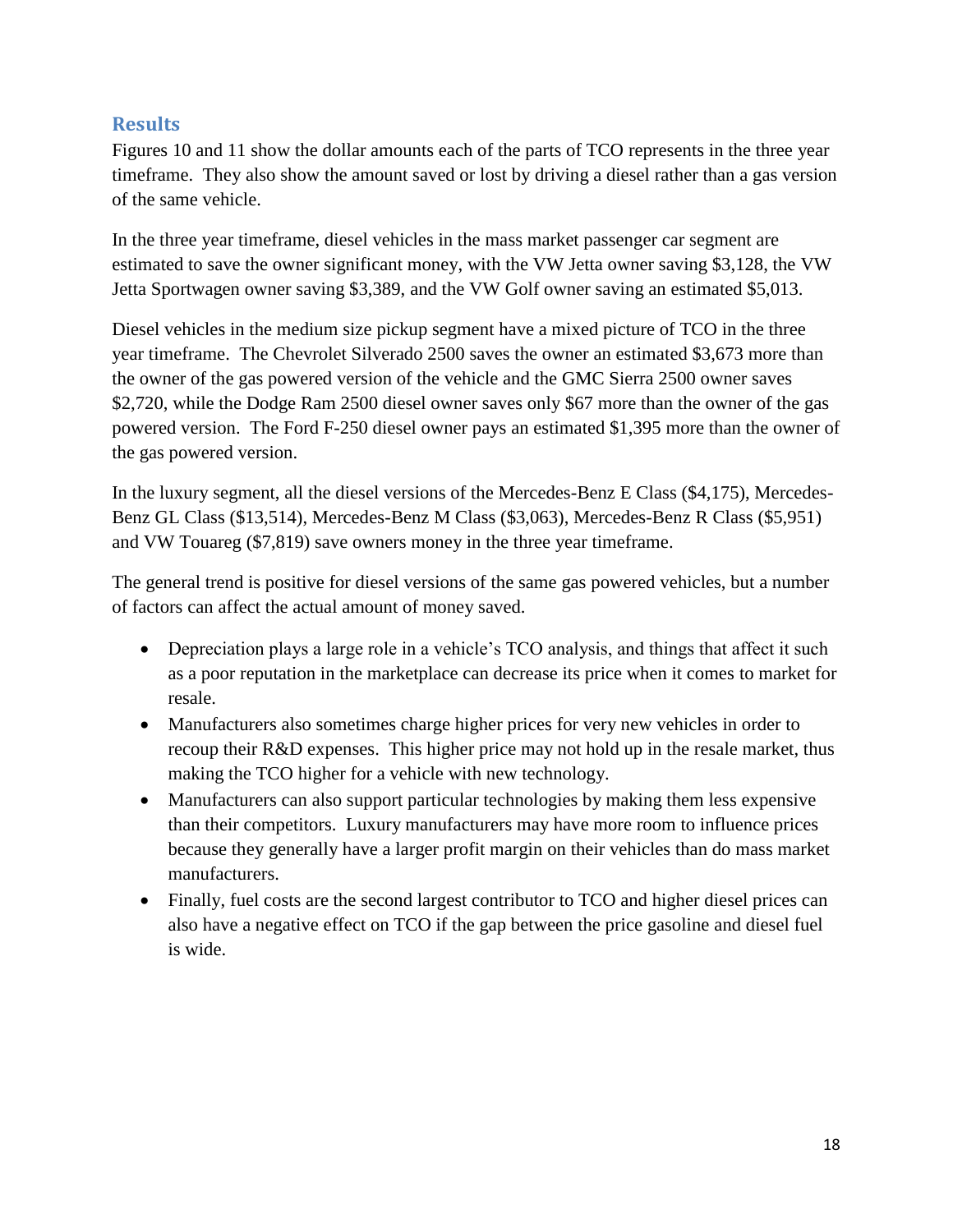

**Figure 10: The Total Cost of Ownership for Selected Gas and Diesel Vehicles Over a 3 Year Timeframe**



**Figure 11: The Total Cost of Ownership for Selected Gas and Diesel Vehicles Over a 3 Year Timeframe**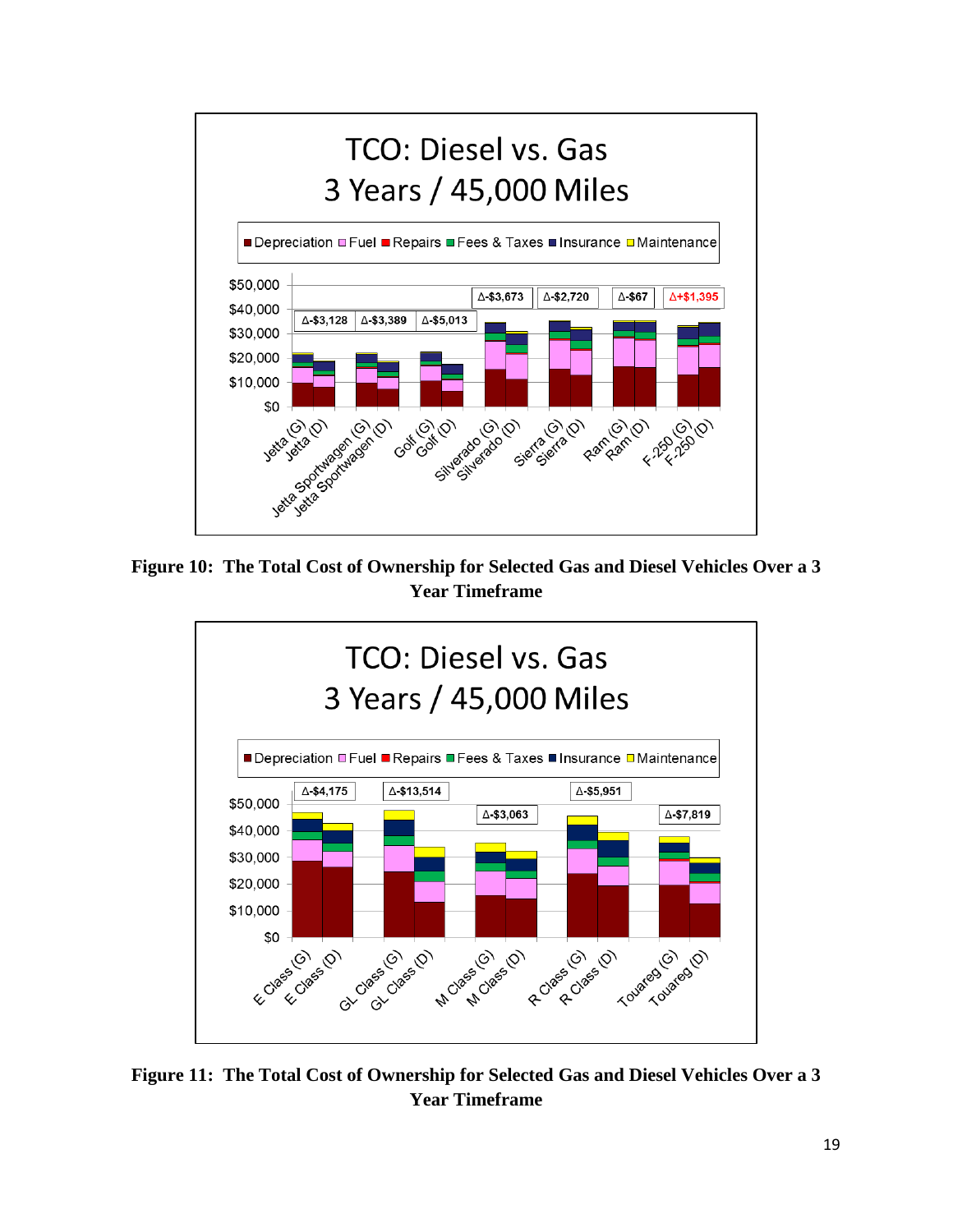Figures 12 and 13 report the effects of TCO over a five year timeframe. As in the other analyses, the VW Jetta Sportwagen and VW Touareg are not represented in the TCO analysis at five years of ownership figure because there were not enough vehicles in this vehicle mileage/age group to estimate five years of ownership.

All the diesel versions of the vehicles in our study continue to hold their value as measured by the TCO except for Dodge Ram 2500 where the estimated TCO moves from near breakeven (\$67) in three years to a five year cost of \$578 for the diesel version of the vehicle over the gas version.

As in our other analyses, there are some positive effects of diesel ownership that accumulate over time, as the vehicle continues to provide better fuel economy than the gas powered version of the same vehicle. This can be seen in the VW Jetta where the estimates for TCO for three year ownership (\$3,128) increase for five year ownership (\$5,475). The luxury models also show increases in the amount of money saved by the diesel version over the gas version of the same model.

- The Mercedes-Benz E Class diesel saves the owner an estimated \$4,406 over a five year timeframe compared to \$4,175 over a three year timeframe.
- The Mercedes-Benz GL Class saves \$15,619 over five years compared to \$13,514 over three years.
- The Mercedes-Benz M Class saves \$9,185 over five years compared to \$3,063 over three years.
- The Mercedes-Benz R Class saves \$6,940 over five years compared to \$5,951 over three years.

The high levels of savings from luxury vehicles may be an artifact of pricing flexibility luxury makers have with their vehicles, but further research is needed to fully understand this issue.

For the other vehicles in our study, estimated TCO savings for diesel versions of the same vehicle in five years are less than the savings in three years.

- The VW Golf saves owners an estimated \$1,506 over a five year period and \$5,013 in a three year period.
- Chevrolet Silverado 2500 owners save \$1,278 over a five year period and \$3,673 in three years.
- GMC Sierra 2500 owners save \$2,613 over a five year period and \$2,720 in three years.

Most of these differences can be explained by the increase in the percentage depreciation represents in the TCO, but to better understand these differences, more research is needed. Finally, the Ford F-250 diesel at five years continues to have a TCO that is higher than the gas version (\$763) but less than the three year TCO estimate (\$1,395).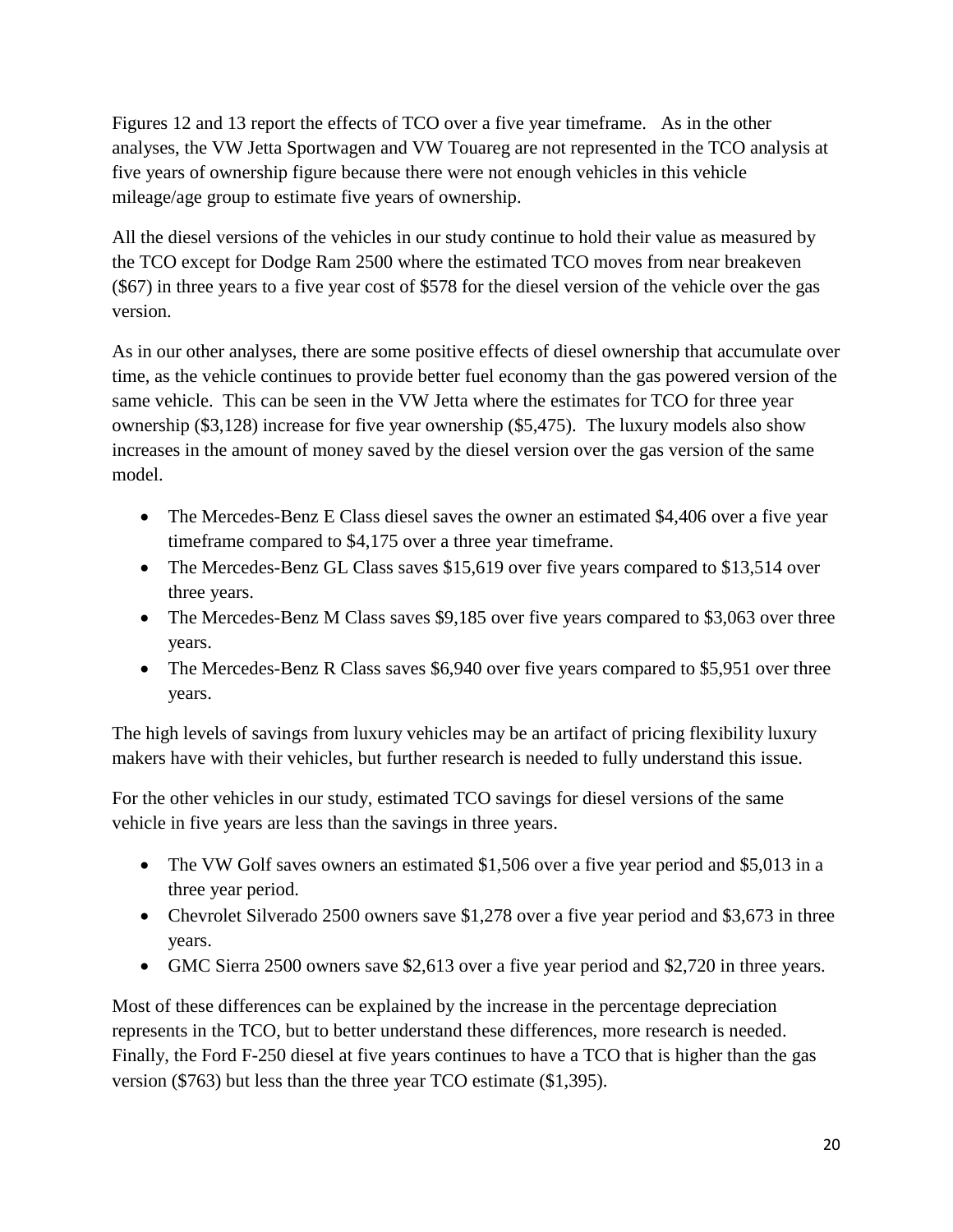

**Figure 12: The Total Cost of Ownership for Selected Gas and Diesel Vehicles over a 5 Year Timeframe**



**Figure 13: The Total Cost of Ownership for Selected Gas and Diesel Vehicles over a 5 Year Timeframe**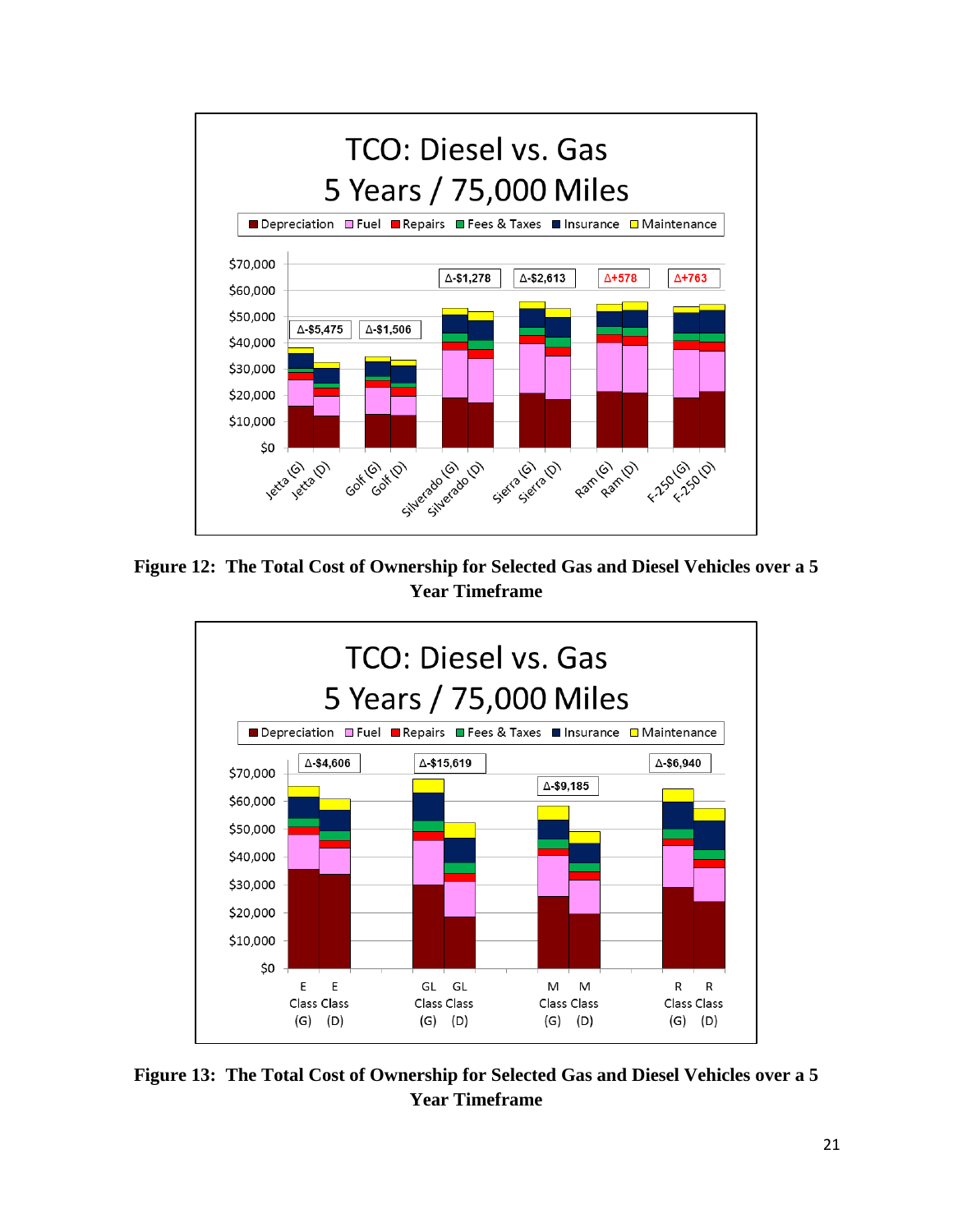## <span id="page-21-0"></span>**Discussion and Conclusions**

Overall, the results of our analyses show that diesel vehicles provide owners with a TCO that is less than that of the gas versions of the same vehicles. The estimates of savings for three and five years of ownership vary from a low of \$67 in three years to a high of \$15,619 in five years, but most of the savings are in the \$2,000 to \$6,000 range, which also include the extra cost that is usually added to the diesel version of a vehicle. Though there are some exceptions to these positive results for some of the diesel versions of vehicles from a TCO perspective, the overall direction of the results support the idea that diesel vehicles compete well within the US market. In particular, the idea that one can get a return on one's initial higher investment in a diesel vehicle within three years is a very positive sign, considering that new vehicle buyers tend to keep their new vehicles for an average of three to five years.

Some continuing challenges for diesels in the US include the potential increase in the cost of diesel fuel compared to gasoline, and the resulting need for diesels to proportionally improve their fuel economy to maintain a TCO advantage. This is particularly important because both gasoline and diesel powered vehicles must improve their fuel economy as required by Corporate Average Fuel Economy (CAFE) regulations for 2016 and 2025.

As the market for diesels increases as more diesel powered vehicles are introduced into the market (diesel variants of the Chevrolet Cruze, Jeep Grand Cherokee, Ram 1500, and Ram ProMaster have recently been announced and will be the first American-branded, light duty diesel vehicles) the premium that diesels carry in the marketplace today may decrease through the sheer number of competing models. But the increased number of diesel models in the fleet may also bring down the price of diesel powered vehicles, providing consumers with both price and fuel savings. Diesel powered vehicles are providing significant value to their owners through their TCO advantage over their gas powered counterparts, and they will play an increasingly important role for manufacturers and consumers as fuel economy regulations becoming increasingly strict.

## <span id="page-21-1"></span>**References**

Akerlof George A. (1970) The market for "lemons": Quality uncertainty and the market mechanism. *The Quarterly Journal of Economics*, 3, 488-500.

Allcott H. and Wozny N. (2010) Gasoline Prices, Fuel Economy, and the Energy Paradox. *Unpublished manuscript*, [http://web.mit.edu/ceepr/www/publications/workingpapers/2010-](http://web.mit.edu/ceepr/www/publications/workingpapers/2010-003.pdf) [003.pdf](http://web.mit.edu/ceepr/www/publications/workingpapers/2010-003.pdf)

Becker, Thomas A., Ikhlaq Sidhu, and Burghardt Tenderich. "Electric vehicles in the United States: A new model with forecasts to 2030." *Center for Entrepreneurship and Technology Technical Brief* (2009): v1.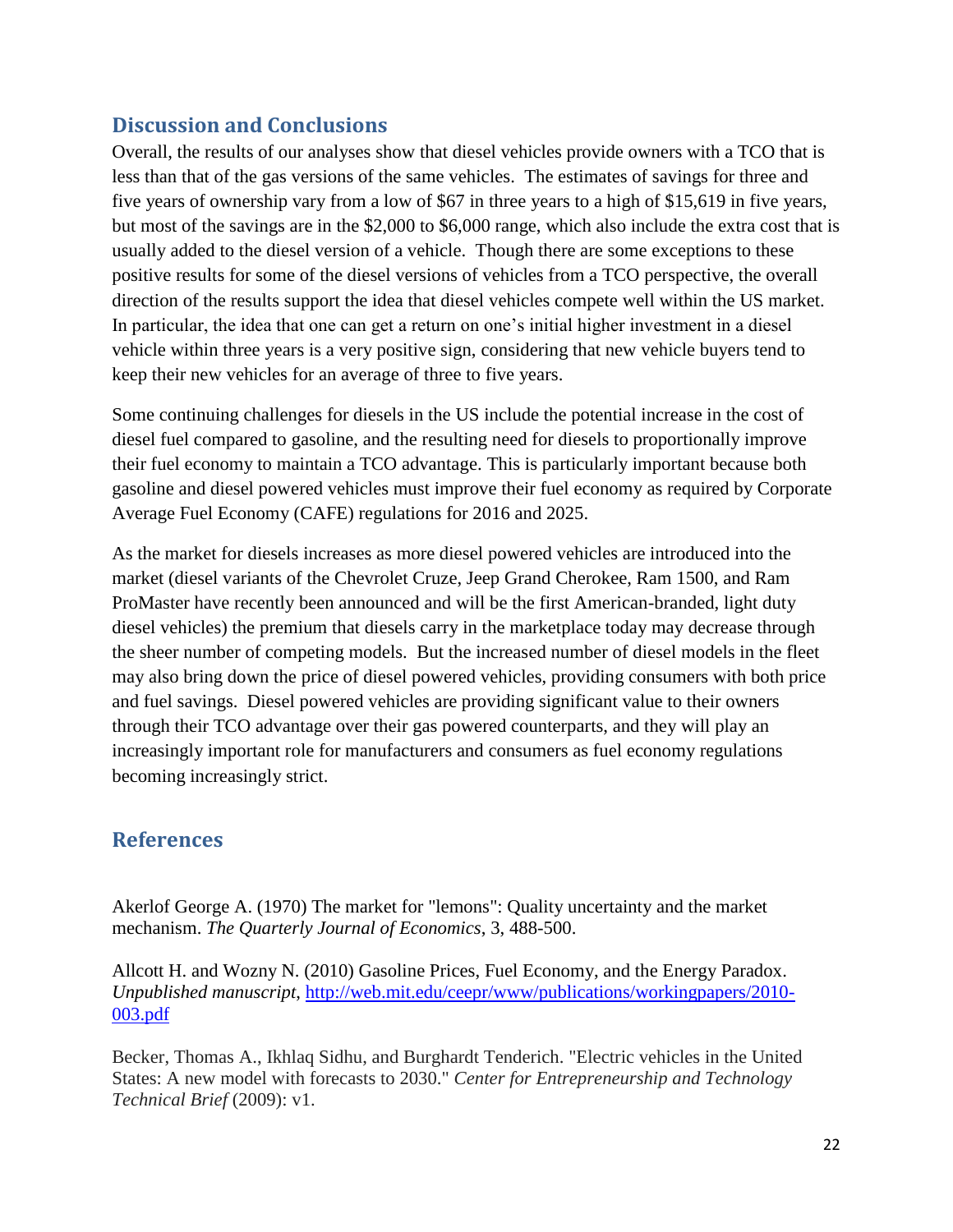[ftp://ftp.dvrpc.org/dvrpc\\_misc/SMegillLegendre\\_DOEEVActionPlanLibrary\\_Asof03-01-](ftp://ftp.dvrpc.org/dvrpc_misc/SMegillLegendre_DOEEVActionPlanLibrary_Asof03-01-2012/UCBerkeley_ElectricVehiclesintheUnitedStates_ANewModelwithForecaststo2030_2009-08-24.pdf) [2012/UCBerkeley\\_ElectricVehiclesintheUnitedStates\\_ANewModelwithForecaststo2030\\_2009-](ftp://ftp.dvrpc.org/dvrpc_misc/SMegillLegendre_DOEEVActionPlanLibrary_Asof03-01-2012/UCBerkeley_ElectricVehiclesintheUnitedStates_ANewModelwithForecaststo2030_2009-08-24.pdf) [08-24.pdf](ftp://ftp.dvrpc.org/dvrpc_misc/SMegillLegendre_DOEEVActionPlanLibrary_Asof03-01-2012/UCBerkeley_ElectricVehiclesintheUnitedStates_ANewModelwithForecaststo2030_2009-08-24.pdf)

Blackbook USA (2012) Original MSRP information provided by Blackbook, [http://www.blackbookusa.com.](http://www.blackbookusa.com/)

Christian-Simon Ernst, André Hackbarth, Reinhard Madlener, Benedikt Lunz, Dirk Uwe Sauer, Lutz Eckstein, "Battery sizing for serial plug-in hybrid electric vehicles: A model-based economic analysis for Germany", Energy Policy, Volume 39, Issue 10, October 2011, Pages 5871-5882, ISSN 0301-4215, 10.1016/j.enpol.2011.06.038. [\(http://www.sciencedirect.com/science/article/pii/S0301421511004940\)](http://www.sciencedirect.com/science/article/pii/S0301421511004940)

CNW Research (2012). Data showing the increasing consumer consideration of diesel and hybrid vehicles provided by CNW Research,<http://www.cnwmarketingresearch.com/>

Desai P. and Purohit D. (1998) Leasing and selling: Optimal marketing strategies for a durable goods firm. *Management Science*, 44, 19-34.

Dickerman, Larry, and Jessica Harrison. "A new car, a new grid." *Power and Energy Magazine, IEEE* 8, no. 2 (2010): 55-61. [http://ieeexplore.ieee.org/xpl/login.jsp?tp=&arnumber=5430515&url=http%3A%2F%2Fieeexplo](http://ieeexplore.ieee.org/xpl/login.jsp?tp=&arnumber=5430515&url=http%3A%2F%2Fieeexplore.ieee.org%2Fxpls%2Fabs_all.jsp%3Farnumber%3D5430515) [re.ieee.org%2Fxpls%2Fabs\\_all.jsp%3Farnumber%3D5430515](http://ieeexplore.ieee.org/xpl/login.jsp?tp=&arnumber=5430515&url=http%3A%2F%2Fieeexplore.ieee.org%2Fxpls%2Fabs_all.jsp%3Farnumber%3D5430515)

Düsterwald, H. G., J. Günnewig, and P. Radtke. "DRIVE–The Future of Automotive Power: Fuel Cells Perspective." *Fuel Cells* 7, no. 3 (2007): 183-189. <http://onlinelibrary.wiley.com/doi/10.1002/fuce.200600040/abstract>

Energy Information Administration (2009) Light-Duty Diesel Vehicles: Market Issues and Potential Energy and Emissions Impacts. Washington DC

Energy Information Administration (2012). Information about fuel prices over time were provided by the EIA,<http://www.eia.gov/petroleum/gasdiesel/>

Engers M., Hartmann M. and Stern S. (2009) Annual miles drive used car prices. *Journal of Applied Econometrics*, 24, 1-33.

Environmental Protection Agency (2012) [http://www.fueleconomy.gov.](http://www.fueleconomy.gov/) Greene D. L. and DeCicco J. M. (2000) Engineering-economic analyses of automotive fuel economy potential in the United States. *Annual Review of Energy and the Environment*, 25, 477- 536.

Gao, Paul, Arthur Wang, and August Wu. "China charges up: the electric vehicle opportunity." *McKinsey&Company. October* (2008). [http://209.172.180.99/locations/greaterchina/China\\_ChargesUp.pdf](http://209.172.180.99/locations/greaterchina/China_ChargesUp.pdf)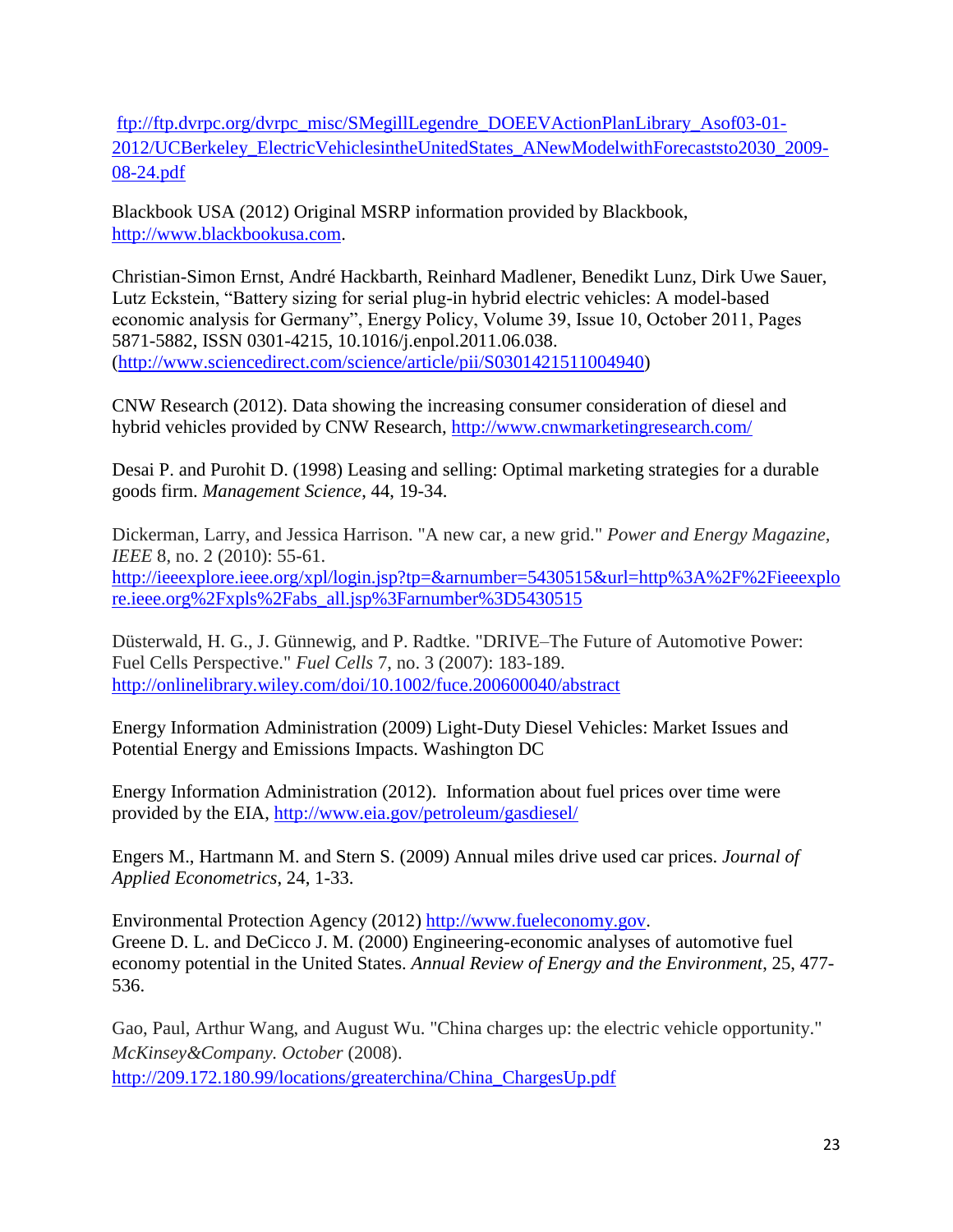Gilmore, Elisabeth and Lave, Lester. (2010) "Comparing Resale Prices and Total Cost of Ownership for Gasoline, Hybrid, and Diesel Passenger Cars and Trucks." (Working Paper) Tepper Business School, Carnegie Mellon University. [http://gdi.ce.cmu.edu/gd/Research/working](http://gdi.ce.cmu.edu/gd/Research/working-papers/Gilmore_Lave_Resale_Prices_August_2010.pdf)[papers/Gilmore\\_Lave\\_Resale\\_Prices\\_August\\_2010.pdf](http://gdi.ce.cmu.edu/gd/Research/working-papers/Gilmore_Lave_Resale_Prices_August_2010.pdf)

Greene D. L. (2010) "How Consumers Value Fuel Economy: A Literature Review Assessment and Standards Division." Office of Transportation and Air Quality, United States Environmental Protection Agency, Washington, D.C. <http://www.epa.gov/oms/climate/regulations/420r10008.pdf>

Hensley, Russell, Stefan Knupfer, and Dickon Pinner. "Electrifying cars: How three industries will evolve." *McKinsey Quarterly* 3 (2009): 87-96.

Hollenbacher A. and Yerger D. B. (2001) Third party evaluations and resale prices in the US used vehicle market. *Applied Economic Lett*ers, 8, 415-418.

J.D. Power & Associates (2012) Average miles per gallon for medium duty trucks provided by J.D. Power & Associates' Initial Quality Survey,<http://autos.jdpower.com/ratings/quality.htm>

Johnson J. P. and Waldman M. (2003) Leasing, lemons, and buybacks. *The RAND Journal of Economics*, 34, 247-265.

Keefe R., Griffin J. P. and Graham J. D. (2008). The benefits and costs of new fuels and engines for light-duty vehicles in the United States. *Risk Analysis*, 28, 1141-1154.

Lad, Bhupesh Kumar, and M. S. Kulkarni. "Integrated reliability and optimal maintenance schedule design: a Life Cycle Cost based approach." *International Journal of Product Lifecycle Management* 3, no. 1 (2008): 78-90. <http://inderscience.metapress.com/content/k237710772718856/>

National Highway Traffic Safety Administration (2006) "Vehicle Survivalibilty and Travel Mileage Schedules";<http://www-nrd.nhtsa.dot.gov/Pubs/809952.PDF>

Timothy E. Lipman, Mark A. Delucchi, "A retail and lifecycle cost analysis of hybrid electric vehicles", Transportation Research Part D: Transport and Environment, Volume 11, Issue 2, March 2006, Pages 115-132, ISSN 1361-9209, 10.1016/j.trd.2005.10.002. [\(http://www.sciencedirect.com/science/article/pii/S1361920905000878\)](http://www.sciencedirect.com/science/article/pii/S1361920905000878)

Mannheim (2012) Auction Prices Provided by Mannheim Auctions,<http://www.manheim.com/>

Michalek, Jeremy J., Mikhail Chester, Paulina Jaramillo, Constantine Samaras, Ching-Shin Norman Shiau, and Lester B. Lave. "Valuation of plug-in vehicle life-cycle air emissions and oil displacement benefits." *Proceedings of the National Academy of Sciences* 108, no. 40 (2011): 16554-16558. <http://www.pnas.org/content/108/40/16554.short>